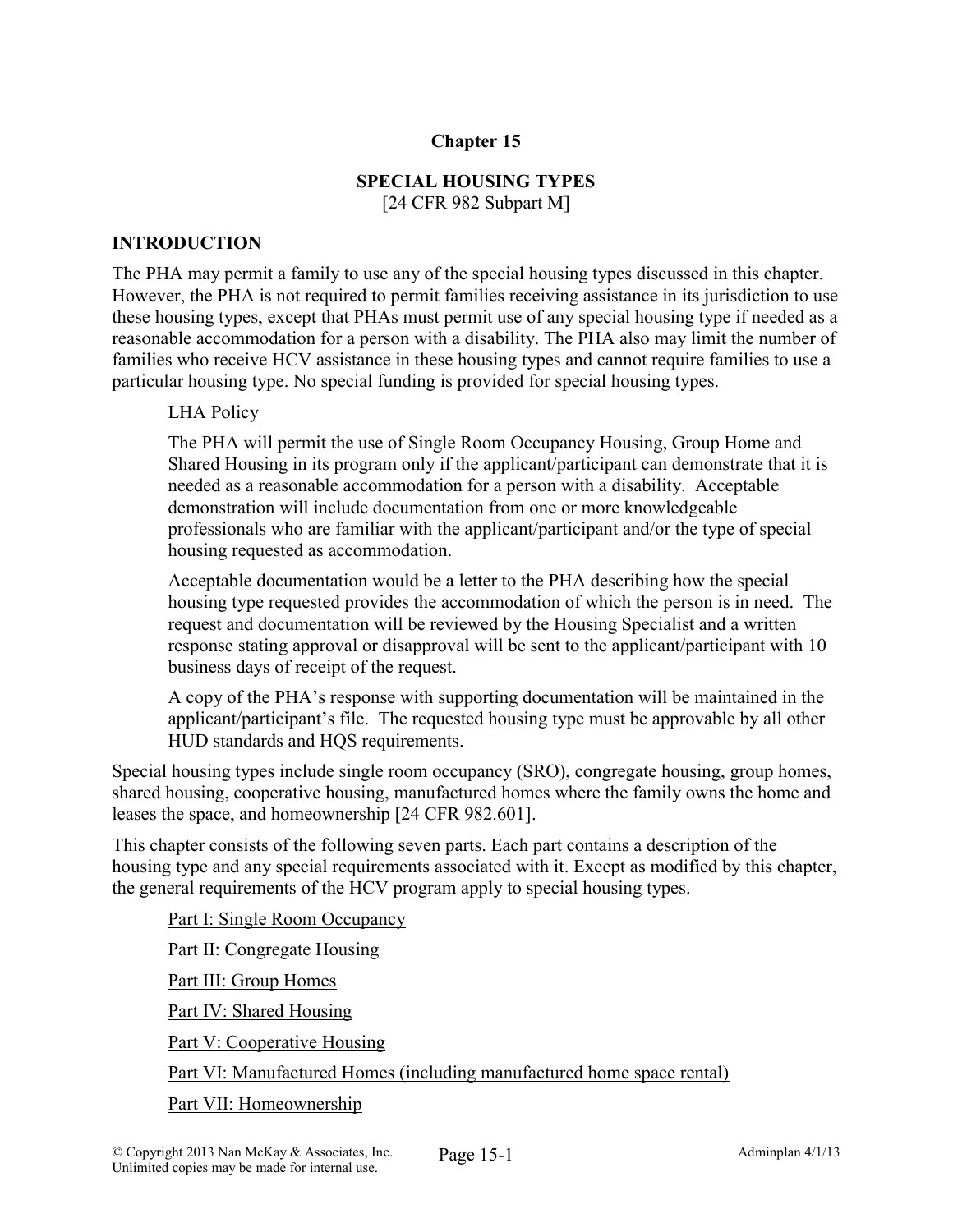## PART I: SINGLE ROOM OCCUPANCY

[24 CFR 982.602 through 982.605]

### 15-I.A. OVERVIEW

A single room occupancy (SRO) unit provides living and sleeping space for the exclusive use of the occupant but requires the occupant to share sanitary and/or food preparation facilities with others. More than one person may not occupy an SRO unit. HCV regulations do not limit the number of units in an SRO facility, but the size of a facility may be limited by local ordinances.

When providing HCV assistance in an SRO unit, a separate lease and HAP contract are executed for each assisted person, and the standard form of the HAP contract is used.

## 15-I.B. PAYMENT STANDARD, UTILITY ALLOWANCE, AND HAP CALCULATION

The payment standard for SRO housing is 75 percent of the zero-bedroom payment standard amount on the PHA's payment standard schedule.

The utility allowance for an assisted person residing in SRO housing is 75 percent of the zerobedroom utility allowance.

The HAP for an assisted occupant in an SRO facility is the lower of the SRO payment standard amount minus the TTP or the gross rent for the unit minus the TTP.

### 15-I.C. HOUSING QUALITY STANDARDS (HQS)

HQS requirements described in Chapter 8 apply to SRO housing except as modified below.

- *Access*: Access doors to the SRO unit must have working locks for privacy. The occupant must be able to access the unit without going through any other unit. Each unit must have immediate access to two or more approved means of exit from the building, appropriately marked and leading to safe and open space at ground level. The SRO unit must also have any other means of exit required by State or local law.
- *Fire Safety*: All SRO facilities must have a sprinkler system that protects major spaces. "Major spaces" are defined as hallways, common areas, and any other areas specified in local fire, building, or safety codes. SROs must also have hard-wired smoke detectors, and any other fire and safety equipment required by state or local law.

Sanitary facilities and space and security standards must meet local code requirements for SRO housing. In the absence of local code standards the requirements discussed below apply [24 CFR 982.605].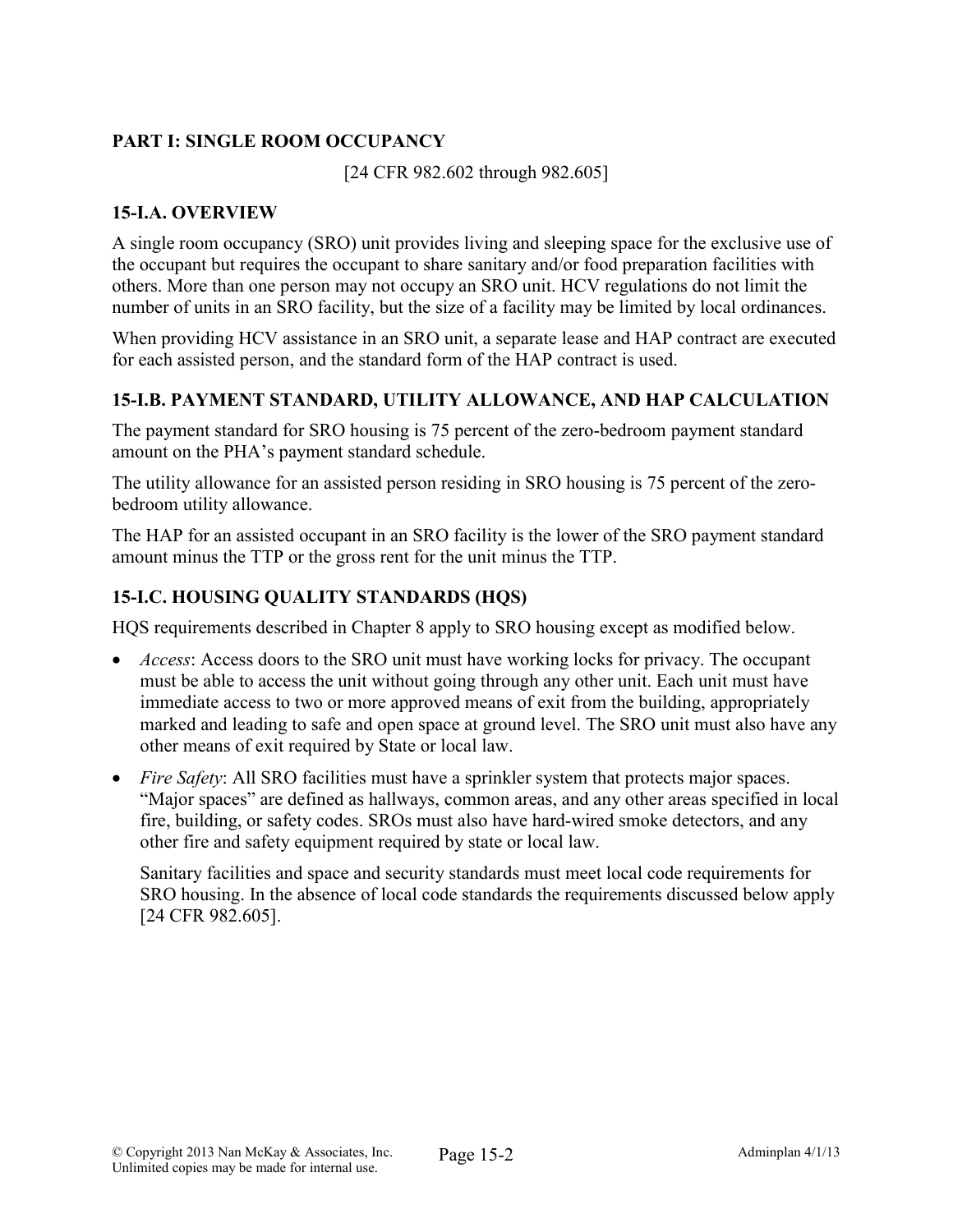- *Sanitary Facilities*: At least one flush toilet that can be used in privacy, a lavatory basin, and a bathtub or shower in proper operating condition must be provided for each six persons (or fewer) residing in the SRO facility. If the SRO units are leased only to men, flush urinals may be substituted for up to one half of the required number of toilets. Sanitary facilities must be reasonably accessible from a common hall or passageway, and may not be located more than one floor above or below the SRO unit. They may not be located below grade unless the SRO units are located on that level.
- *Space and Security*: An SRO unit must contain at least 110 square feet of floor space, and at least four square feet of closet space with an unobstructed height of at least five feet, for use by the occupant. If the closet space is less than four square feet, the habitable floor space in the SRO unit must be increased by the amount of the deficiency. Exterior doors and windows accessible from outside the SRO unit must be lockable.

Because no children live in SRO housing, the housing quality standards applicable to leadbased paint do not apply.

Longmont Housing Authority will administer eight (8) Section 8 SRO units for The Inn Between. Tenant outreach for homeless single persons will be done by the staff of The Inn Between. LHA staff will determine tenant eligibility and execute Housing Payments Contracts for the qualified clients.

Preferences and Tenant Selection

The Inn Between will maintain a single waiting list for the Section 8 SRO program and is responsible for the tenant selection and may refuse any individual provided the owner does not lawfully discriminate.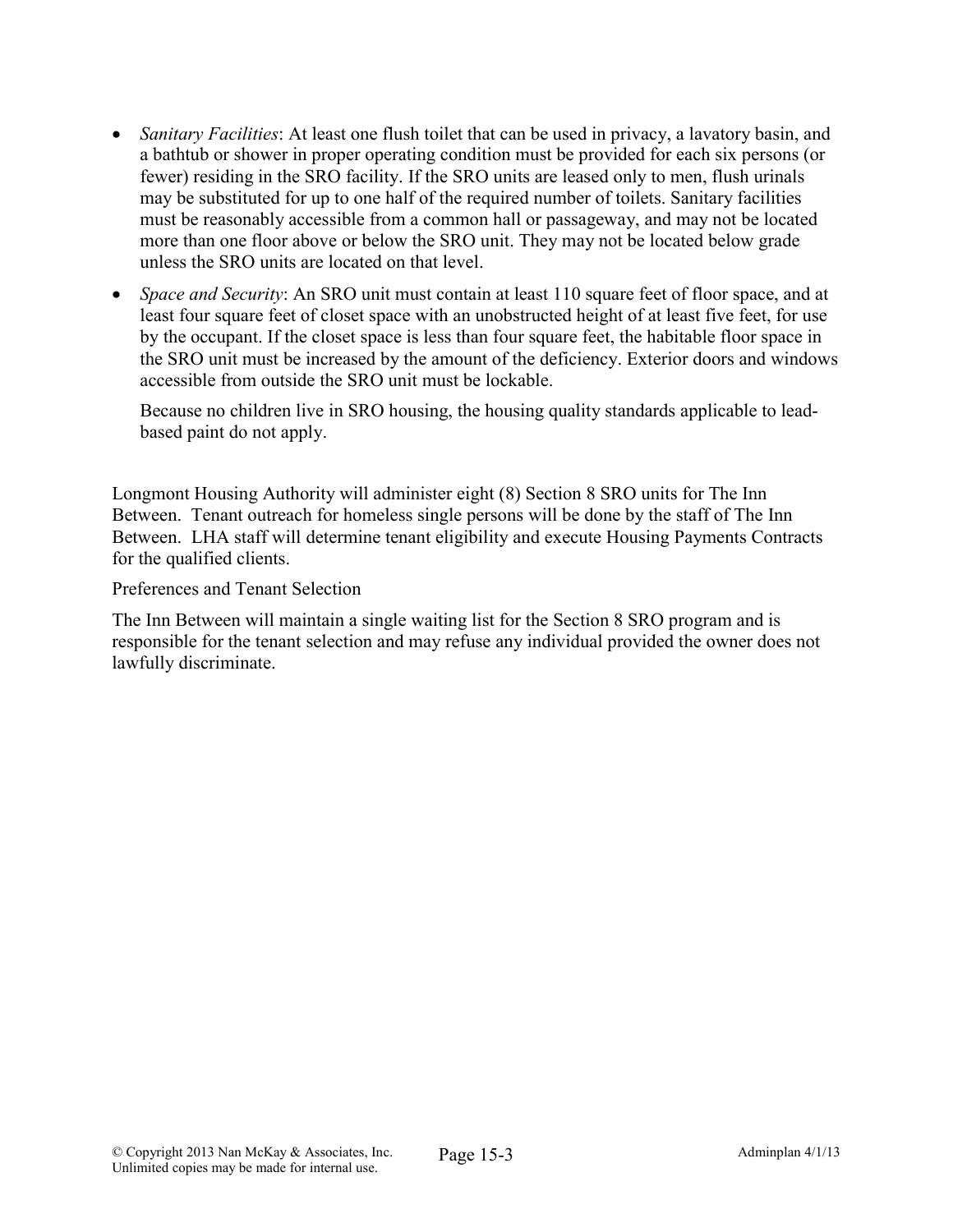### PART II: CONGREGATE HOUSING

[24 CFR 982.606 through 982.609]

#### 15-II.A. OVERVIEW

Congregate housing is intended for use by elderly persons or persons with disabilities. A congregate housing facility contains a shared central kitchen and dining area and a private living area for the individual household that includes at least a living room, bedroom and bathroom. Food service for residents must be provided.

If approved by the PHA, a family member or live-in aide may reside with the elderly person or person with disabilities. The PHA must approve a live-in aide if needed as a reasonable accommodation so that the program is readily accessible to and usable by persons with disabilities.

When providing HCV assistance in congregate housing, a separate lease and HAP contract are executed for each assisted family, and the standard form of the HAP contract is used.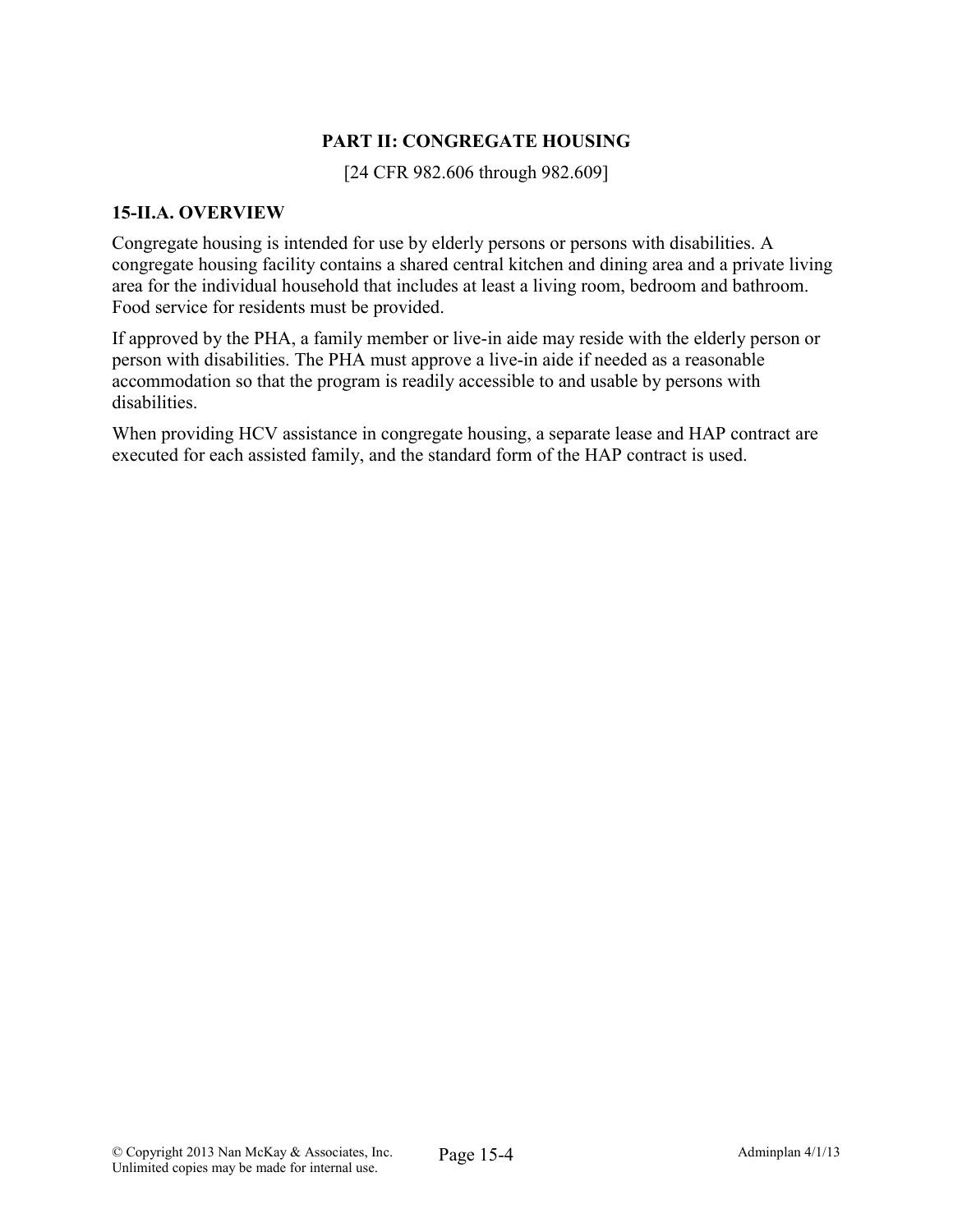## 15-II.B. PAYMENT STANDARD, UTILITY ALLOWANCE, AND HAP CALCULATION

The payment standard for an individual unit in a congregate housing facility is based on the number of rooms in the private living area. If there is only one room in the unit (not including the bathroom or the kitchen, if a kitchen is provided), the PHA must use the payment standard for a zero-bedroom unit. If the unit has two or more rooms (other than the bathroom and the kitchen), the PHA must use the one-bedroom payment standard.

The HAP for an assisted occupant in a congregate housing facility is the lower of the applicable payment standard minus the TTP or the gross rent for the unit minus the TTP.

The gross rent for the unit for the purpose of calculating HCV assistance is the shelter portion (including utilities) of the resident's monthly housing expense only. The residents' costs for food service should not be included in the rent for a congregate housing unit.

### 15-II.C. HOUSING QUALITY STANDARDS

HQS requirements as described in Chapter 8 apply to congregate housing except for the requirements stated below.

Congregate housing must have (1) a refrigerator of appropriate size in the private living area of each resident; (2) a central kitchen and dining facilities located within the premises and accessible to the residents, and (3) food service for the residents, that is not provided by the residents themselves.

The housing quality standards applicable to lead-based paint do not apply.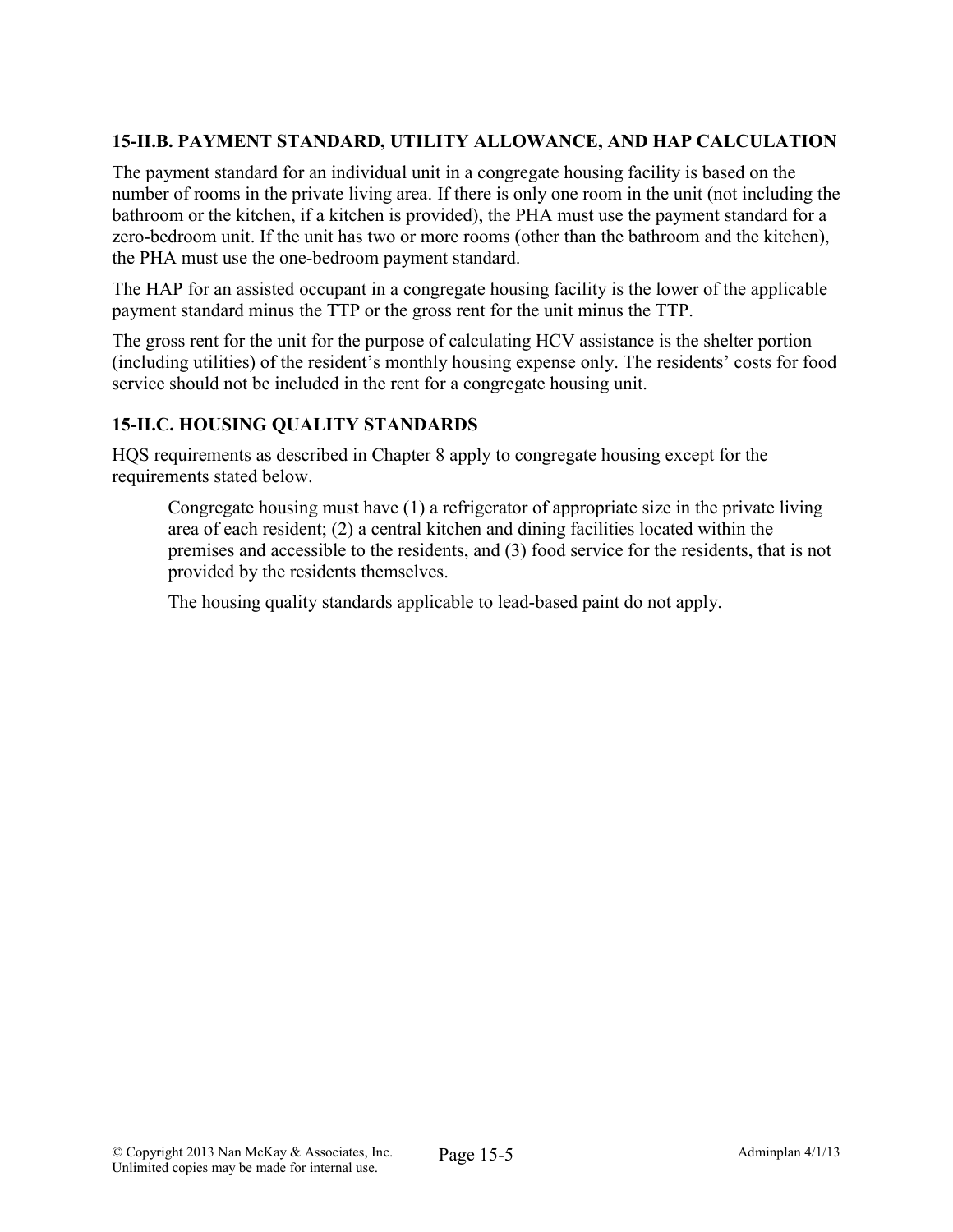### PART III: GROUP HOME

### [24 CFR 982.610 through 982.614 and HCV GB p. 7-4]

### 15-III.A. OVERVIEW

A group home is a state-licensed facility intended for occupancy by elderly persons and/or persons with disabilities. Except for live-in aides, all persons living in a group home, whether assisted or not, must be elderly persons or persons with disabilities. Persons living in a group home must not require continuous medical or nursing care.

A group home consists of bedrooms for residents, which can be shared by no more than two people, and a living room, kitchen, dining area, bathroom, and other appropriate social, recreational, or community space that may be shared with other residents.

No more than 12 persons may reside in a group home including assisted and unassisted residents and any live-in aides.

If approved by the PHA, a live-in aide may live in the group home with a person with disabilities. The PHA must approve a live-in aide if needed as a reasonable accommodation so that the program is readily accessible to and usable by persons with disabilities.

When providing HCV assistance in a group home, a separate lease and HAP contract is executed for each assisted family, and the standard form of the HAP contract is used.

### 15-III.B. PAYMENT STANDARD, UTILITY ALLOWANCE, AND HAP CALCULATION

Unless there is a live-in aide, the family unit size for an assisted occupant of a group home must be zero- or one-bedroom, depending on the PHA's subsidy standard. If there is a live-in aide, the aide must be counted in determining the household's unit size.

The payment standard used to calculate the HAP is the lower of the payment standard for the family unit size or the prorata share of the payment standard for the group home size. The prorata share is calculated by dividing the number of persons in the assisted household by the number of persons (assisted and unassisted) living in the group home.

The HAP for an assisted occupant in a group home is the lower of the payment standard minus the TTP or the gross rent minus the TTP.

The utility allowance for an assisted occupant in a group home is the prorata share of the utility allowance for the group home.

The rents paid for participants residing in group homes are subject to generally applicable standards for rent reasonableness. The rent for an assisted person must not exceed the prorata portion of the reasonable rent for the group home. In determining reasonable rent, the PHA should consider whether sanitary facilities and facilities for food preparation and service are common facilities or private facilities.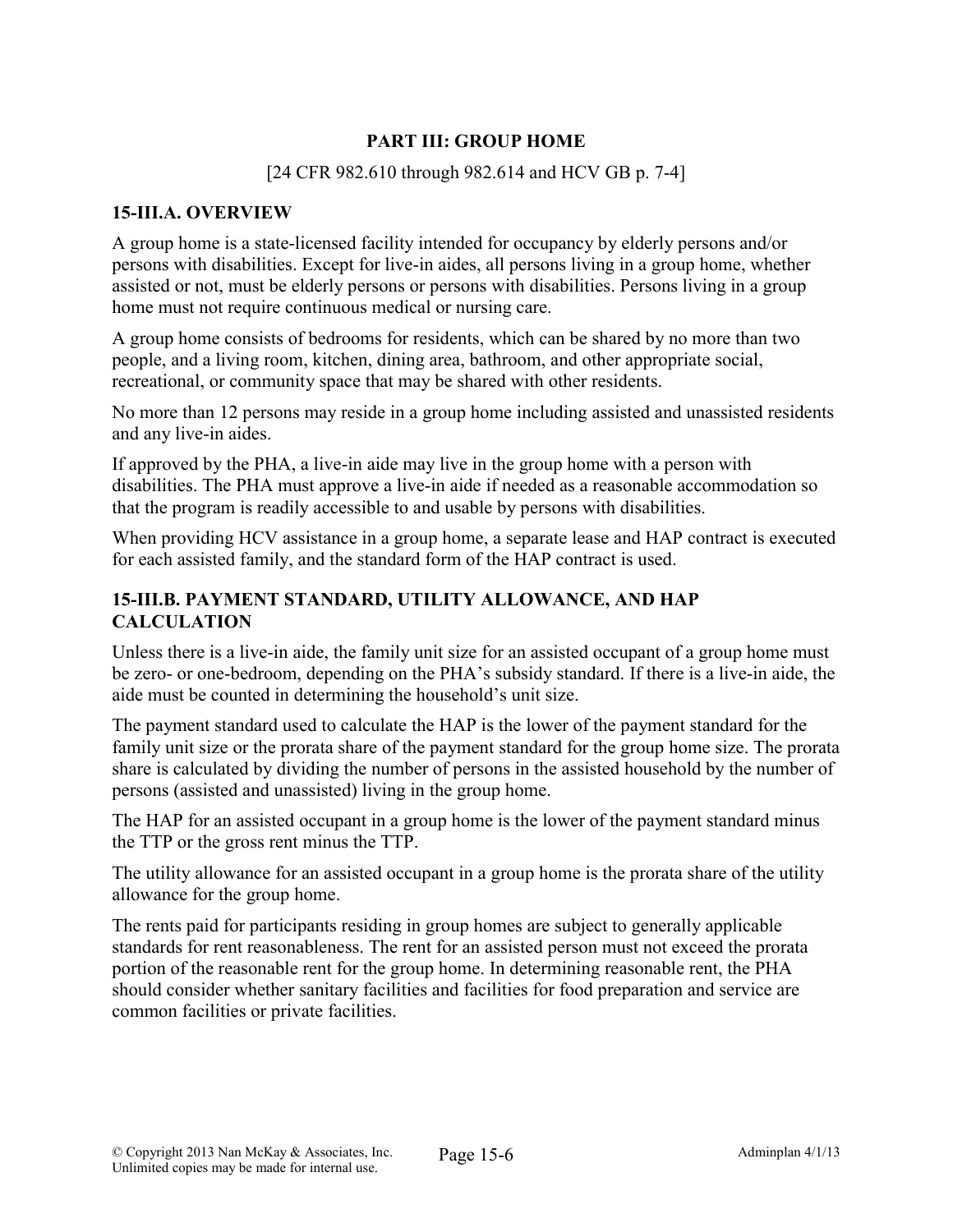## 15-III.C. HOUSING QUALITY STANDARDS

HQS requirements described in Chapter 8 apply to group homes except for the requirements stated below.

- *Sanitary Facilities*: A group home must have at least one bathroom in the facility, with a flush toilet that can be used in privacy, a fixed basin with hot and cold running water, and a shower or bathtub with hot and cold running water. A group home may contain private or common bathrooms. However, no more than four residents can be required to share a bathroom.
- *Food Preparation and Service*: Group home units must contain a kitchen and dining area with adequate space to store, prepare, and serve food. The facilities for food preparation and service may be private or may be shared by the residents. The kitchen must contain a range, an oven, a refrigerator, and a sink with hot and cold running water. The sink must drain into an approvable public or private disposal system.
- *Space and Security*: Group homes must contain at least one bedroom of appropriate size for every two people, and a living room, kitchen, dining area, bathroom, and other appropriate social, recreational, or community space that may be shared with other residents.
- *Structure and Material*: To avoid any threat to the health and safety of the residents, group homes must be structurally sound. Elevators must be in good condition. Group homes must be accessible to and usable by residents with disabilities.
- *Site and Neighborhood*: Group homes must be located in a residential setting. The site and neighborhood should be reasonably free from hazards to the health, safety, and general welfare of the residents, and should not be subject to serious adverse conditions, such as:
	- Dangerous walks or steps
	- Instability
	- Flooding, poor drainage
	- Septic tank back-ups
	- Sewage hazards
	- Mud slides
	- Abnormal air pollution
	- Smoke or dust
	- Excessive noise
	- Vibrations or vehicular traffic
	- Excessive accumulations of trash
	- Vermin or rodent infestation, and
	- Fire hazards.

The housing quality standards applicable to lead-based paint do not apply.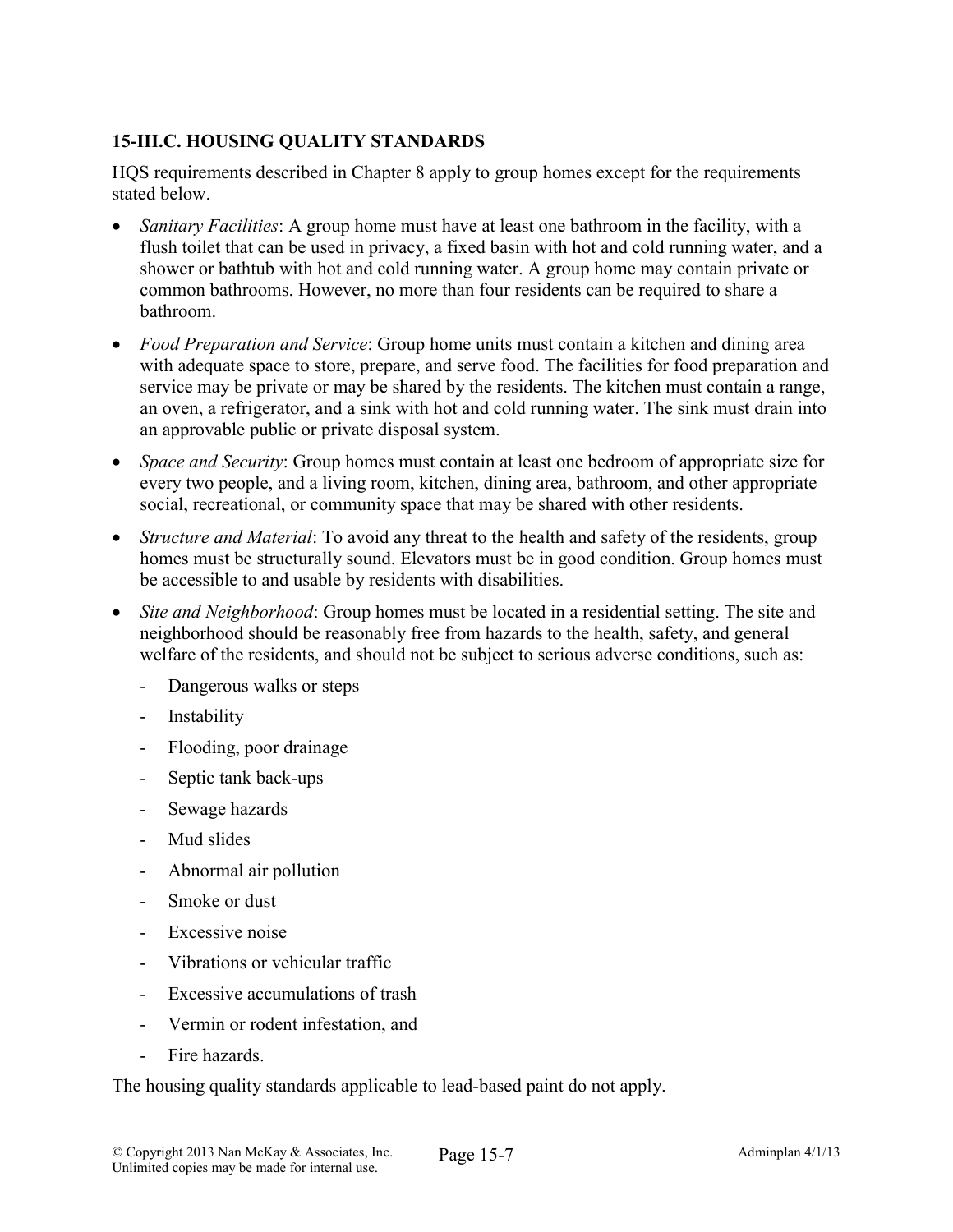## PART IV: SHARED HOUSING

[24 CFR 982.615 through 982.618]

#### 15-IV.A. OVERVIEW

Shared housing is a single housing unit occupied by an assisted family and another resident or residents. The shared unit consists of both common space for use by the occupants of the unit and separate private space for each assisted family.

An assisted family may share a unit with other persons assisted under the HCV program or with other unassisted persons. The owner of a shared housing unit may reside in the unit, but housing assistance may not be paid on behalf of the owner. The resident owner may not be related by blood or marriage to the assisted family.

If approved by the PHA, a live-in aide may reside with the family to care for a person with disabilities. The PHA must approve a live-in aide if needed as a reasonable accommodation so that the program is readily accessible to and usable by persons with disabilities.

When providing HCV assistance in shared housing, a separate lease and HAP contract are executed for each assisted family, and the standard form of the HAP contract is used.

#### 15-IV.B. PAYMENT STANDARD, UTILITY ALLOWANCE AND HAP CALCULATION

The payment standard for a family in shared housing is the lower of the payment standard for the family unit size or the prorata share of the payment standard for the shared housing unit size.

The prorata share is calculated by dividing the number of bedrooms available for occupancy by the assisted family in the private space by the total number of bedrooms in the unit.

The HAP for a family in shared housing is the lower of the payment standard minus the TTP or the gross rent minus the TTP. The utility allowance for an assisted family living in shared housing is the lower of the utility allowance for the family unit size (voucher size) or the prorata share of the utility allowance for the shared housing unit.

Example: A family holds a 2-bedroom voucher. The family decides to occupy 3 out of 4 bedrooms available in the unit.

The utility allowance for a 4-bedroom unit equals \$200

The utility allowance for a 2-bedroom unit equals \$100

The prorata share of the utility allowance is \$150 (3/4 of \$200)

The PHA will use the 2-bedroom utility allowance of \$100.

The rents paid for families living in shared housing are subject to generally applicable standards for rent reasonableness. The rent paid to the owner for the assisted family must not exceed the pro-rata portion of the reasonable rent for the shared unit. In determining reasonable rent, the PHA should consider whether sanitary and food preparation areas are private or shared.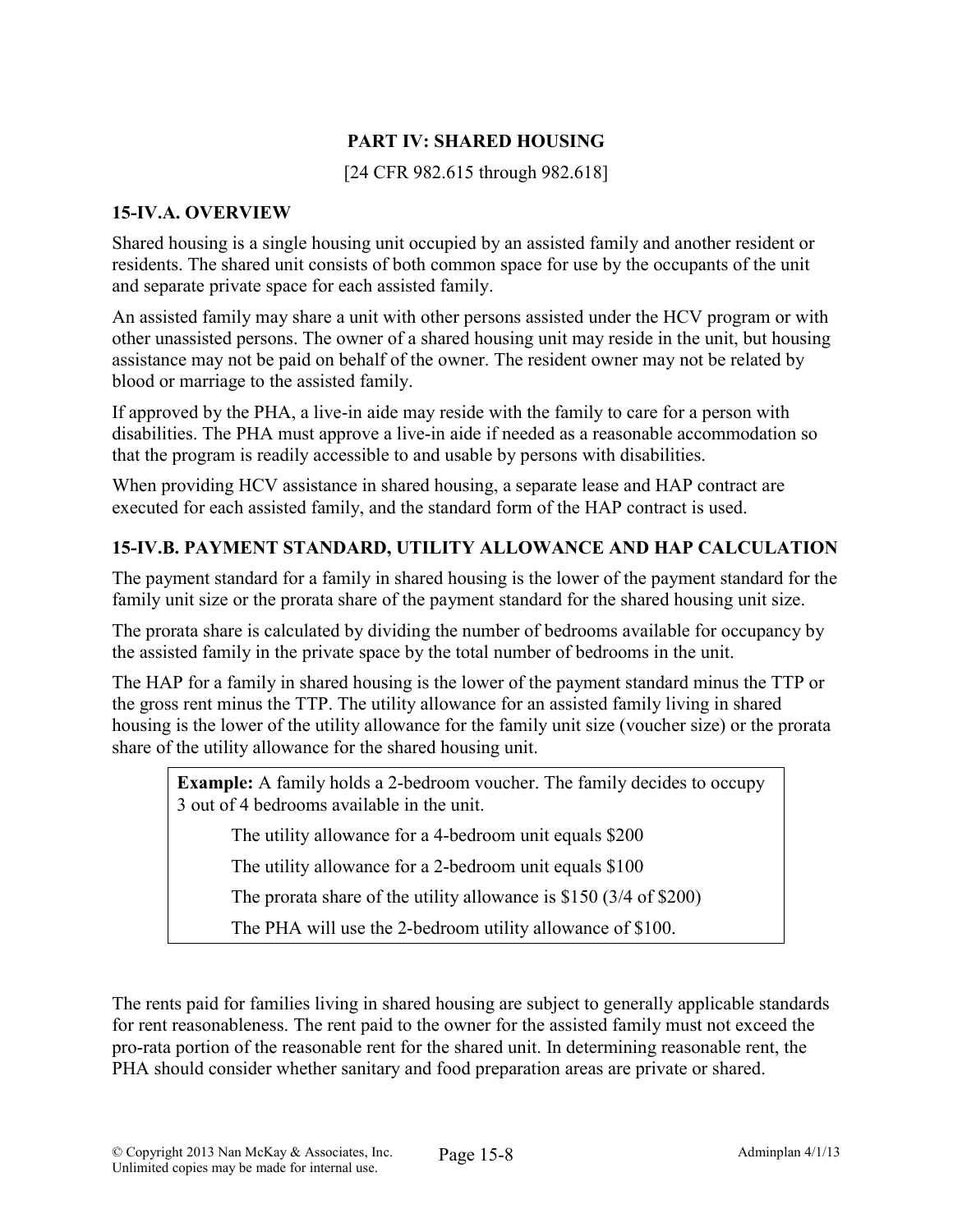## 15-IV.C. HOUSING QUALITY STANDARDS

The PHA may not give approval to reside in shared housing unless the entire unit, including the portion of the unit available for use by the assisted family under its lease, meets the housing quality standards.

HQS requirements described in Chapter 8 apply to shared housing except for the requirements stated below.

- *Facilities Available for the Family*: Facilities available to the assisted family, whether shared or private, must include a living room, a bathroom, and food preparation and refuse disposal facilities.
- *Space and Security*: The entire unit must provide adequate space and security for all assisted and unassisted residents. The private space for each assisted family must contain at least one bedroom for each two persons in the family. The number of bedrooms in the private space of an assisted family must not be less than the family unit size. A zero-bedroom or one-bedroom unit may not be used for shared housing.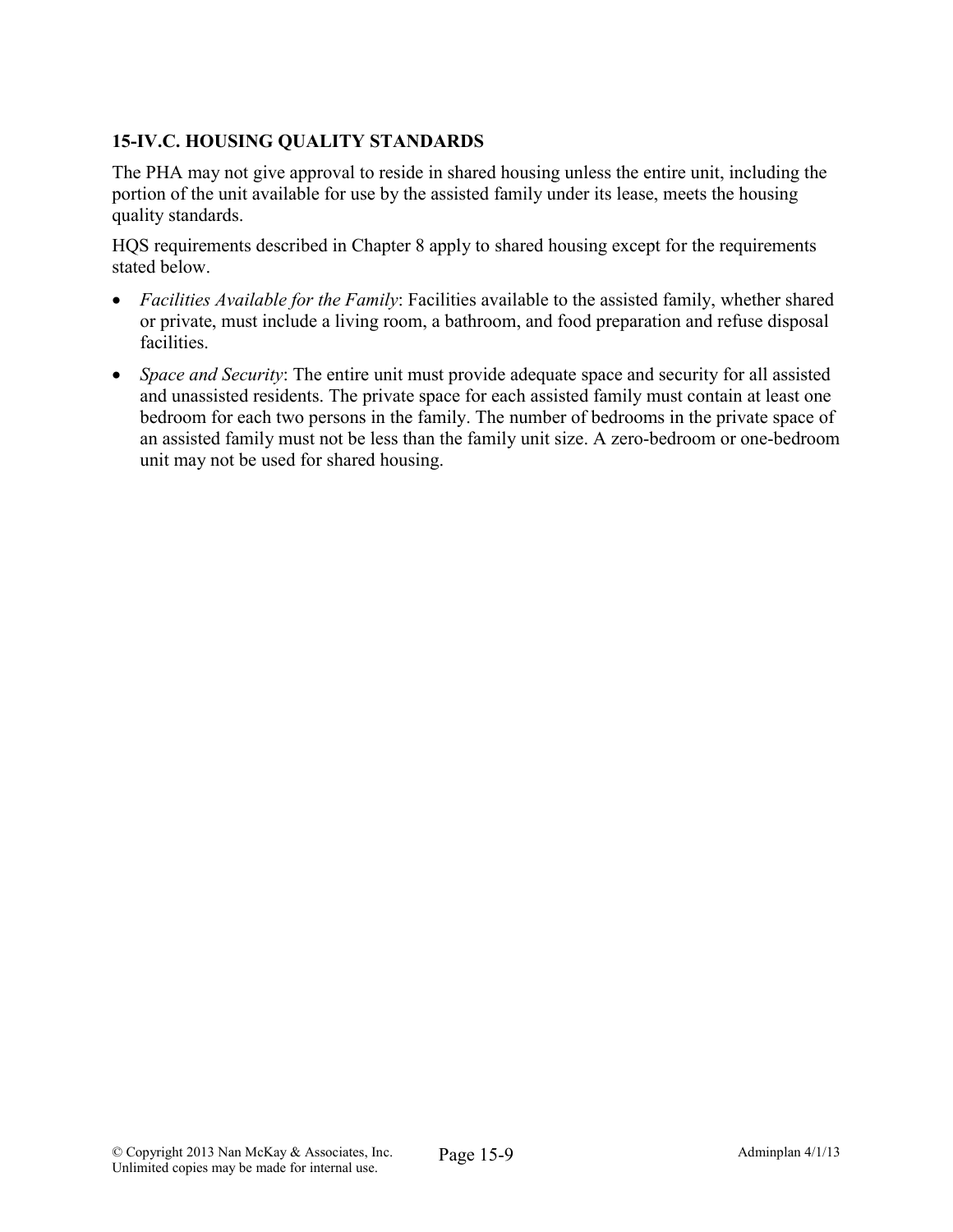### PART V: COOPERATIVE HOUSING

[24 CFR 982.619]

#### 15-V.A. OVERVIEW

This part applies to rental assistance for a cooperative member residing in cooperative housing. It does not apply to assistance for a cooperative member who has purchased membership under the HCV homeownership option, or to rental assistance for a family that leases a cooperative housing unit from a cooperative member.

A cooperative is a form of ownership (nonprofit corporation or association) in which the residents purchase memberships in the ownership entity. Rather than being charged "rent" a cooperative member is charged a "carrying charge."

When providing HCV assistance in cooperative housing, the standard form of the HAP contract is used.

### 15-V.B. PAYMENT STANDARD, UTILITY ALLOWANCE AND HAP CALCULATION

The payment standard and utility allowance are determined according to regular HCV program requirements.

The HAP for a cooperative housing unit is the lower of the payment standard minus the TTP or the monthly carrying charge for the unit, plus any utility allowance, minus the TTP. The monthly carrying charge includes the member's share of the cooperative debt service, operating expenses, and necessary payments to cooperative reserve funds. The carrying charge does not include down payments or other payments to purchase the cooperative unit or to amortize a loan made to the family for this purpose.

### 15-V.C. HOUSING QUALITY STANDARDS

All standard HQS requirements apply to cooperative housing units. There are no additional HQS requirements.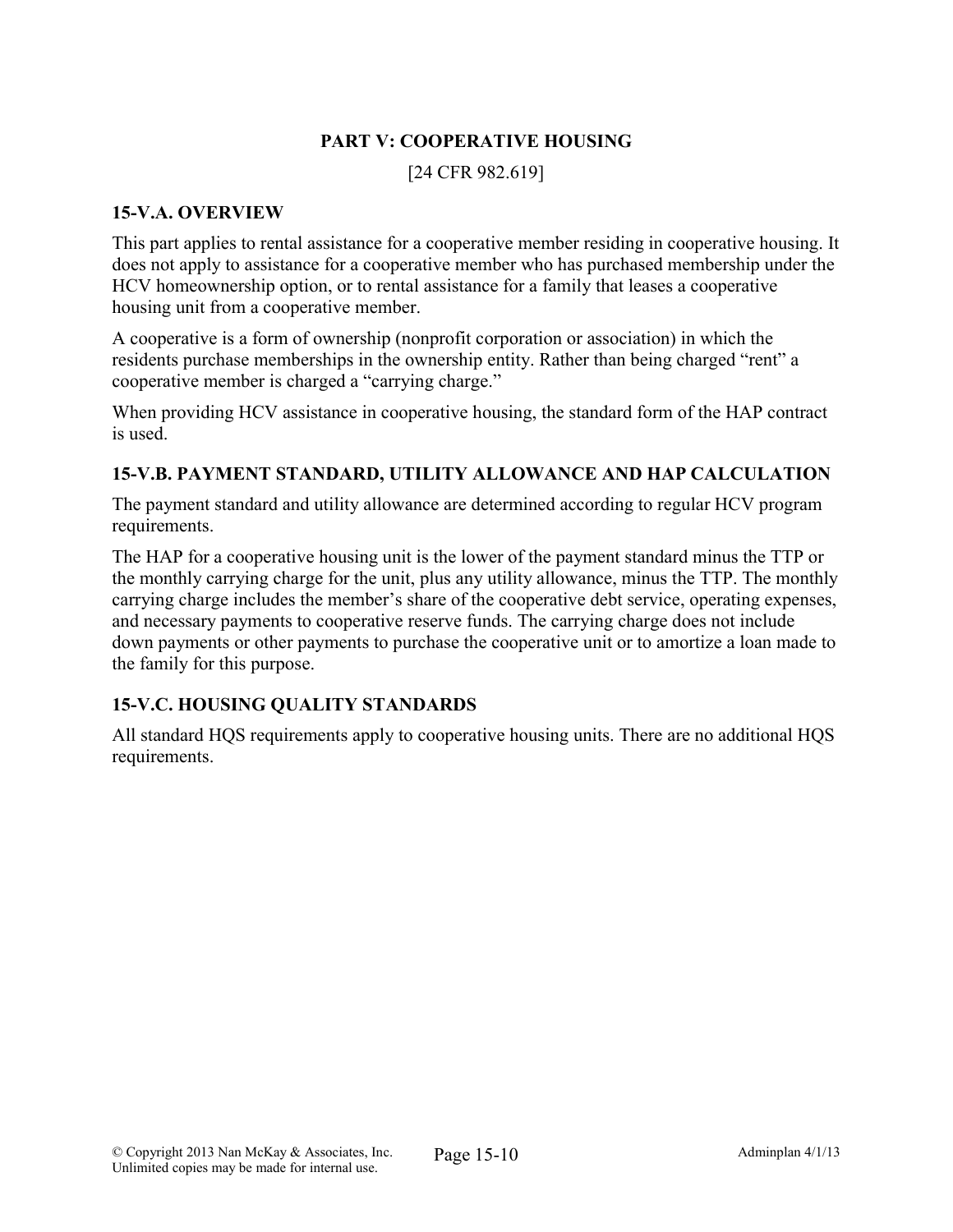### PART VI: MANUFACTURED HOMES

### [24 CFR 982.620 through 982.624; FR Notice 1/18/17]

### 15-VI.A. OVERVIEW

A manufactured home is a manufactured structure, transportable in one or more parts, that is built on a permanent chassis, and designed for use as a principal place of residence. HCVassisted families may occupy manufactured homes in two different ways.

(1) A family can choose to rent a manufactured home already installed on a space and the PHA must permit it. In this instance program rules are the same as when a family rents any other residential housing, except that there are special HQS requirements as provided in 15-VI.D below.

(2) HUD also permits an otherwise eligible family that owns a manufactured home to rent a space for the manufactured home and receive HCV assistance with the rent for the space as well as certain other housing expenses. PHAs may, but are not required to, provide assistance for such families.

### 15-VI.B. SPECIAL POLICIES FOR MANUFACTURED HOME OWNERS WHO LEASE A SPACE

#### Family Income

In determining the annual income of families leasing manufactured home spaces, the value of the family's equity in the manufactured home in which the family resides is not counted as a family asset.

#### Lease and HAP Contract

There is a separate Tenancy Addendum (Form 52642-a) and separate HAP Contract (Form 52642) for this special housing type.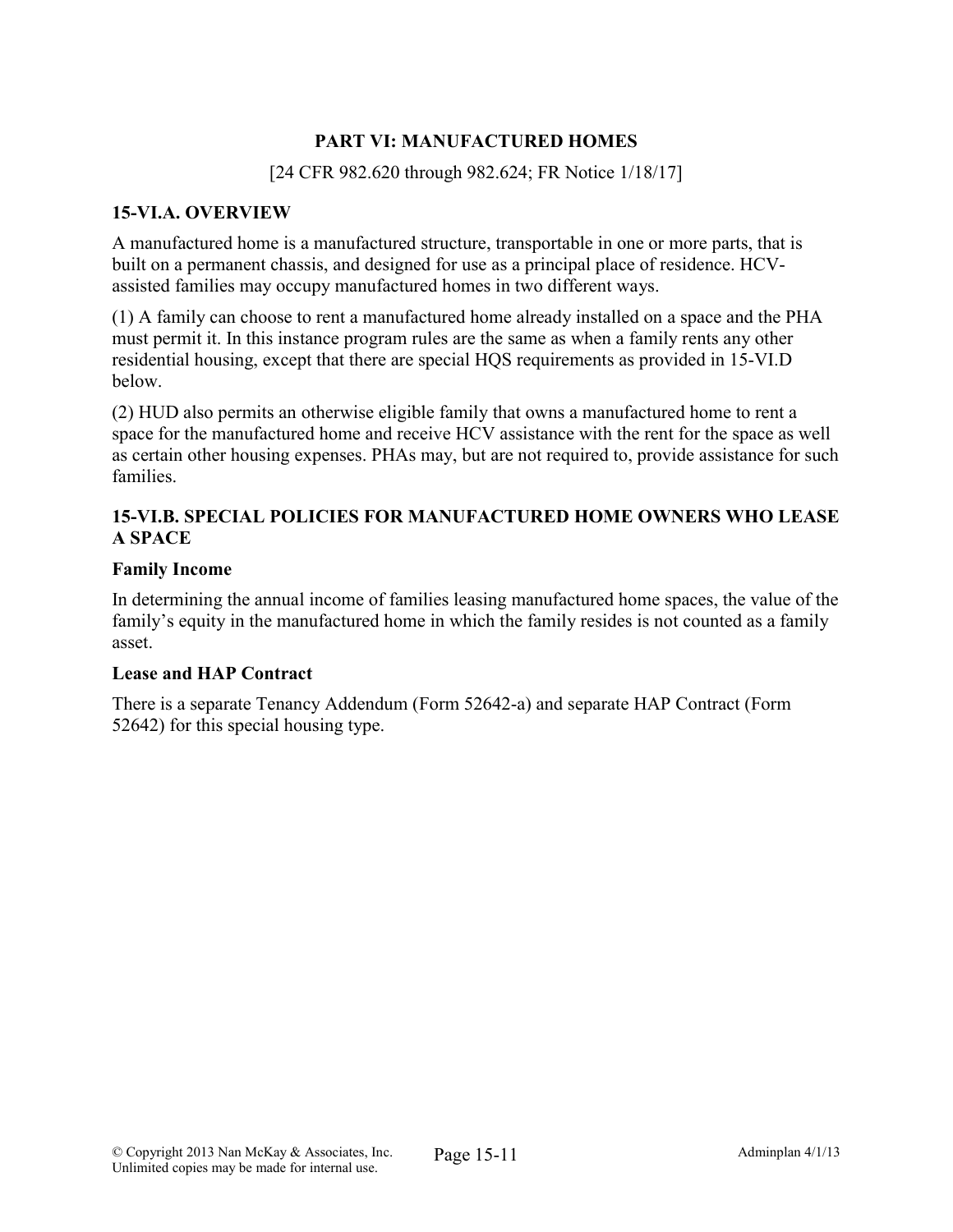## 15-VI.C. PAYMENT STANDARD, UTILITY ALLOWANCE AND HAP CALCULATION [FR Notice 1/18/17]

### Payment Standards

The PHA payment standard for manufactured homes is determined in accordance with 24 CFR 982.505 and is the payment standard used for the PHA's HCV program. It is based on the applicable FMR for the area in which the manufactured home space is located.

The payment standard for the family is the lower of the family unit size (voucher size) or the payment standard for the number of bedrooms in the manufactured home.

#### Utility Allowance

The PHA must establish utility allowances for manufactured home space rental. For the first 12 months of the initial lease term only, the allowance must include an amount for a utility hook-up charge if the family actually incurred a hook-up charge because of a move. This allowance will not be given to a family that leases in place. Utility allowances for manufactured home space must not include the costs of digging a well or installing a septic system.

If the amount of the monthly assistance payment for a family exceeds the monthly rent for the manufactured home space (including the owner's monthly management and maintenance charges), the PHA may pay the remainder to the family, lender, or utility company.

#### Space Rent

The rent for the manufactured home space (including other eligible housing expenses) is the total of:

- The rent charged for the manufactured home space;
- Owner maintenance and management charges for the space;
- The monthly payments made by the family to amortize the cost of purchasing the manufactured home, including any required insurance and property taxes; and
- The applicable allowance for tenant-paid unities.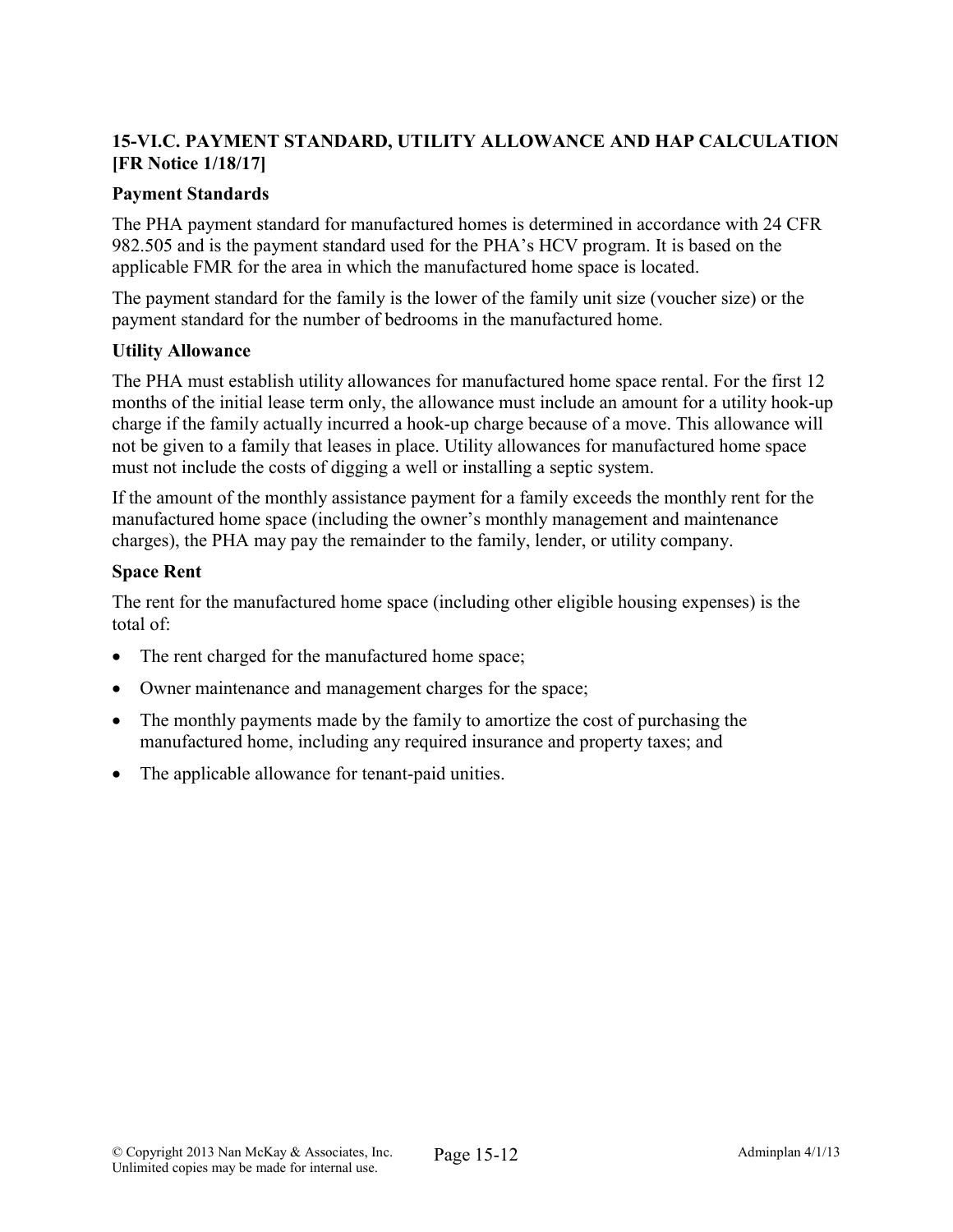### Amortization Costs

The monthly payment made by the family to amortize the cost of purchasing the manufactured home is the debt service established at the time of application to a lender for financing the purchase of the manufactured home if monthly payments are still being made. Any increase in debt service due to refinancing after purchase of the home may not be included in the amortization cost. Debt service for set-up charges incurred by a family may be included in the monthly amortization payments made by the family. In addition, set-up charges incurred before the family became an assisted family may be included in the amortization cost if monthly payments are still being made to amortize the charges.

#### Housing Assistance Payment

The HAP for a manufactured home space under the housing choice voucher program is the lower of the payment standard minus the TTP or the manufactured home space rent (including other eligible housing expenses) minus the TTP.

#### Rent Reasonableness

Initially, and annually thereafter the PHA must determine that the rent for the manufactured home space is reasonable based on rents for comparable manufactured home spaces. The PHA must consider the location and size of the space, and any services and maintenance to be provided by the owner. By accepting the monthly HAP check, the owner certifies that the rent does not exceed rents charged by the owner for comparable unassisted spaces in the manufactured home park or elsewhere.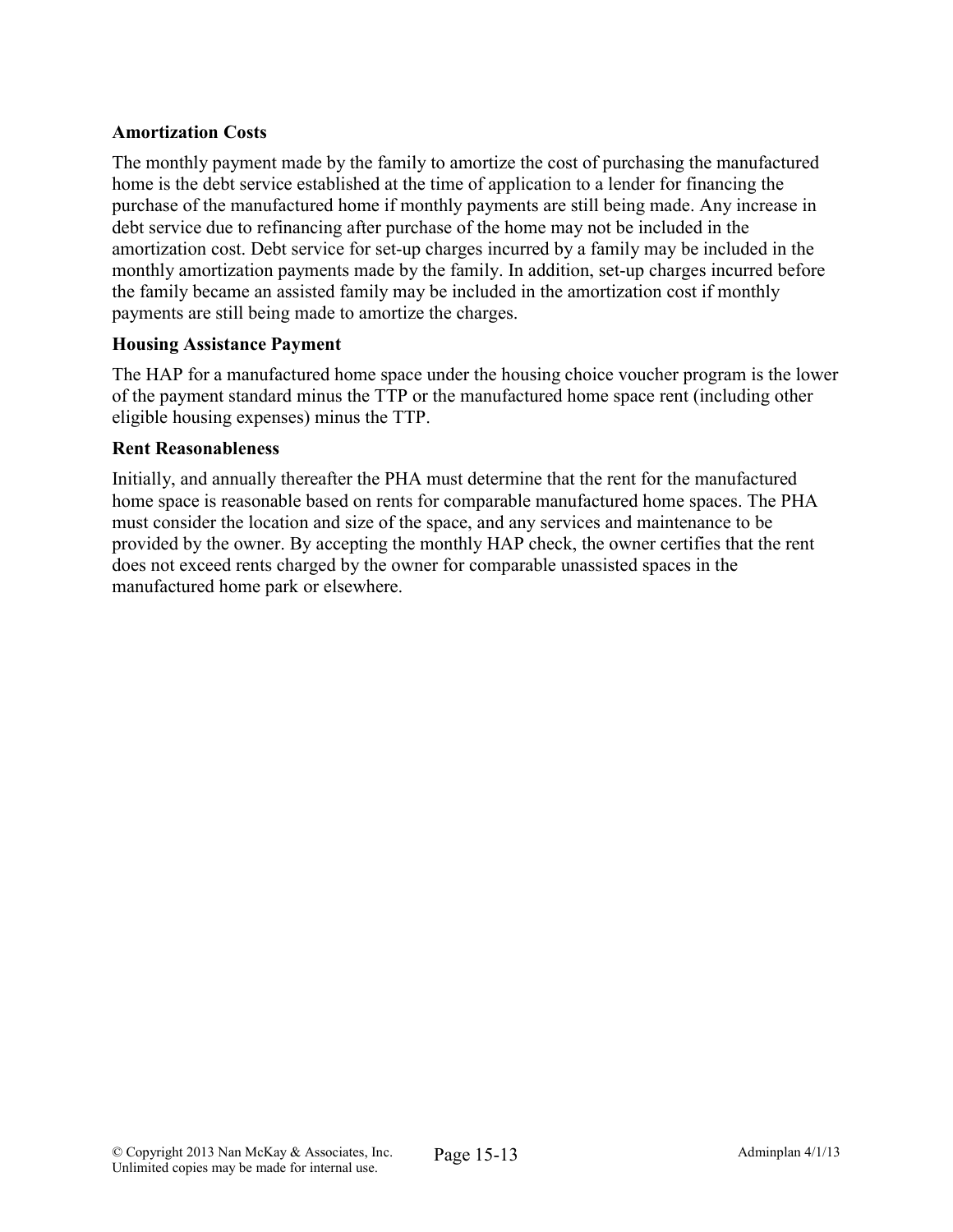## 15-VI.D. HOUSING QUALITY STANDARDS

Under either type of occupancy described in 15-VI.A above, the manufactured home must meet all HQS performance requirements and acceptability criteria discussed in Chapter 8 of this plan. In addition, the following requirement applies:

### *Manufactured Home Tie-Down*

A manufactured home must be placed on the site in a stable manner, and must be free from hazards such as sliding or wind damage. The home must be securely anchored by a tie-down device that distributes and transfers the loads imposed by the unit to appropriate ground anchors to resist overturning and sliding.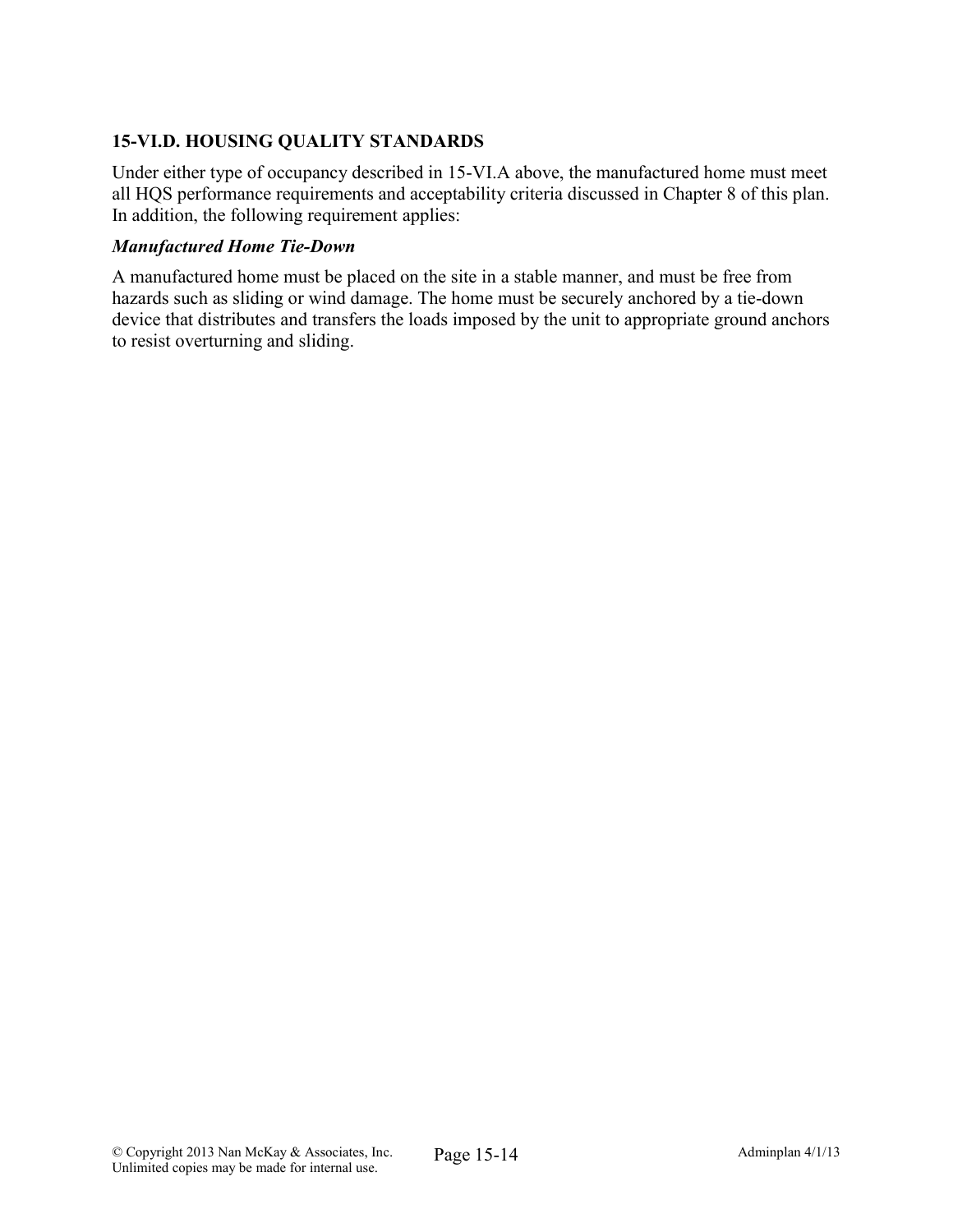### PART VII: HOMEOWNERSHIP

[24 CFR 982.625 through 982.643]

### 15-VII.A. OVERVIEW [24 CFR 982.625]

The homeownership option is used to assist a family residing in a home purchased and owned by one or more members of the family. A family assisted under this option may be newly admitted or an existing participant in the HCV program. The PHA must have the capacity to operate a successful HCV homeownership program as defined by the regulations.

There are two forms of homeownership assistance a PHA may offer under this option: monthly homeownership assistance payments, or a single down payment assistance grant. PHAs may choose to offer either or both forms of homeownership assistance, or choose not to offer either. If a PHA offers both forms of assistance, a family must choose which form of assistance to receive.

The PHA must offer either form of homeownership assistance if needed as a reasonable accommodation so that the program is readily accessible to and usable by persons with disabilities. It is the sole responsibility of the PHA to determine whether it is reasonable to implement a homeownership program as a reasonable accommodation. The PHA must determine what is reasonable based on the specific circumstances and individual needs of the person with a disability. The PHA may determine that it is not reasonable to offer homeownership assistance as a reasonable accommodation in cases where the PHA has otherwise opted not to implement a homeownership program.

The PHA must approve a live-in aide if needed as a reasonable accommodation so that the program is readily accessible to and usable by persons with disabilities.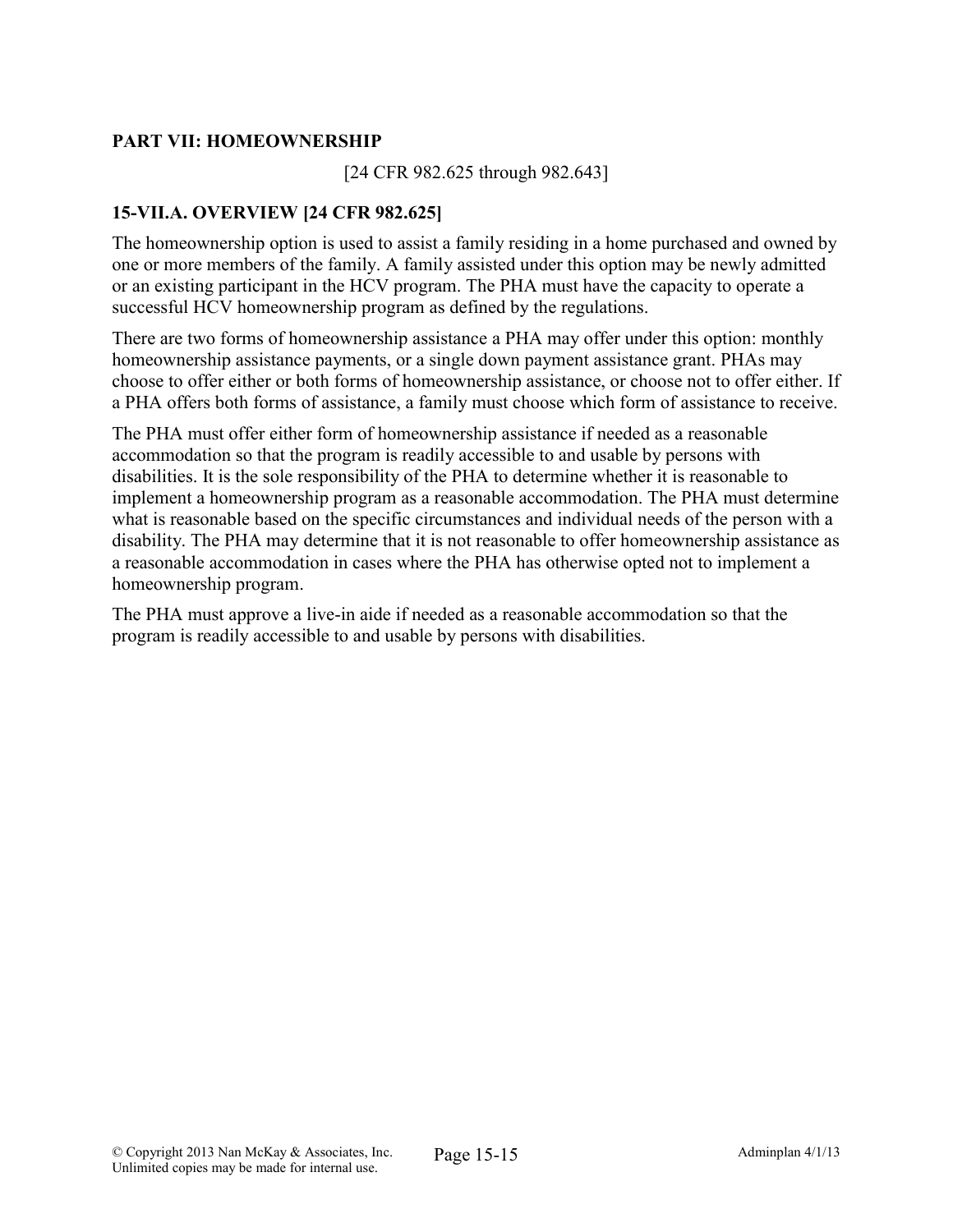# 15-VII.B. FAMILY ELIGIBILITY [24 CFR 982.627]

The family must meet all of the requirements listed below before the commencement of homeownership assistance. The PHA may also establish additional initial requirements as long as they are described in the PHA administrative plan.

- The family must have been admitted to the Housing Choice Voucher program.
- The family must qualify as a first-time homeowner, or may be a cooperative member.
- The family must meet the Federal minimum income requirement. The family must have a gross annual income equal to the Federal minimum wage multiplied by 2000, based on the income of adult family members who will own the home. The PHA may establish a higher income standard for families. However, a family that meets the federal minimum income requirement (but not the PHA's requirement) will be considered to meet the minimum income requirement if it can demonstrate that it has been pre-qualified or pre-approved for financing that is sufficient to purchase an eligible unit.
- For disabled families, the minimum income requirement is equal to the current SSI monthly payment for an individual living alone, multiplied by 12.
- For elderly or disabled families, welfare assistance payments for adult family members who will own the home will be included in determining whether the family meets the minimum income requirement. It will not be included for other families.
- The family must satisfy the employment requirements by demonstrating that one or more adult members of the family who will own the home at commencement of homeownership assistance is currently employed on a full-time basis (the term 'full-time employment' means not less than an average of 30 hours per week); and has been continuously so employed during the year before commencement of homeownership assistance for the family.
- The employment requirement does not apply to elderly and disabled families. In addition, if a family, other than an elderly or disabled family includes a person with disabilities, the PHA must grant an exemption from the employment requirement if the PHA determines that it is needed as a reasonable accommodation.
- The family has not defaulted on a mortgage securing debt to purchase a home under the homeownership option
- Except for cooperative members who have acquired cooperative membership shares prior to commencement of homeownership assistance, no family member has a present ownership interest in a residence at the commencement of homeownership assistance for the purchase of any home.
- Except for cooperative members who have acquired cooperative membership shares prior to the commencement of homeownership assistance, the family has entered a contract of sale in accordance with 24 CFR 982.631(c).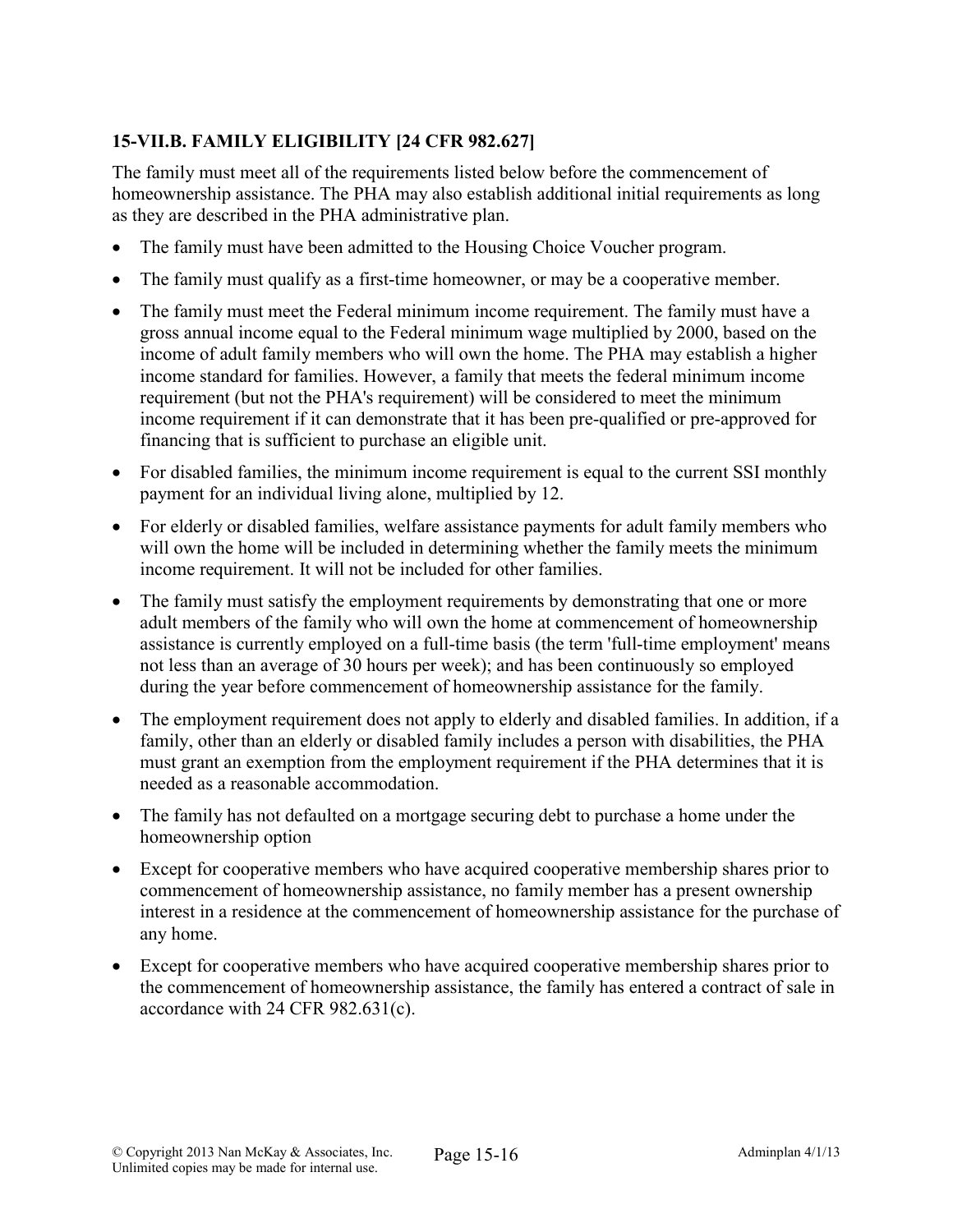# 15-VII.C. SELECTION OF FAMILIES [24 CFR 982.626]

Unless otherwise provided (under the homeownership option), the PHA may limit homeownership assistance to families or purposes defined by the PHA, and may prescribe additional requirements for commencement of homeownership assistance for a family. Any such limits or additional requirements must be described in the PHA administrative plan.

If the PHA limits the number of families that may participate in the homeownership option, the PHA must establish a system by which to select families to participate.

## 15-VII.D. ELIGIBLE UNITS [24 CFR 982.628]

In order for a unit to be eligible, the PHA must determine that the unit satisfies all of the following requirements:

- The unit must meet HUD's "eligible housing" requirements. The unit may not be any of the following:
	- A public housing or Indian housing unit;
	- A unit receiving Section 8 project-based assistance;
	- A nursing home, board and care home, or facility providing continual psychiatric, medical or nursing services;
	- A college or other school dormitory;
	- On the grounds of penal, reformatory, medical, mental, or similar public or private institutions.
- The unit must be under construction or already exist at the time the family enters into the contract of sale.
- The unit must be a one-unit property or a single dwelling unit in a cooperative or condominium.
- The unit must have been inspected by the PHA and by an independent inspector designated by the family.
- The unit must meet Housing Quality Standards (see Chapter 8).
- For a unit where the family will not own fee title to the real property (such as a manufactured home), the home must have a permanent foundation and the family must have the right to occupy the site for at least 40 years.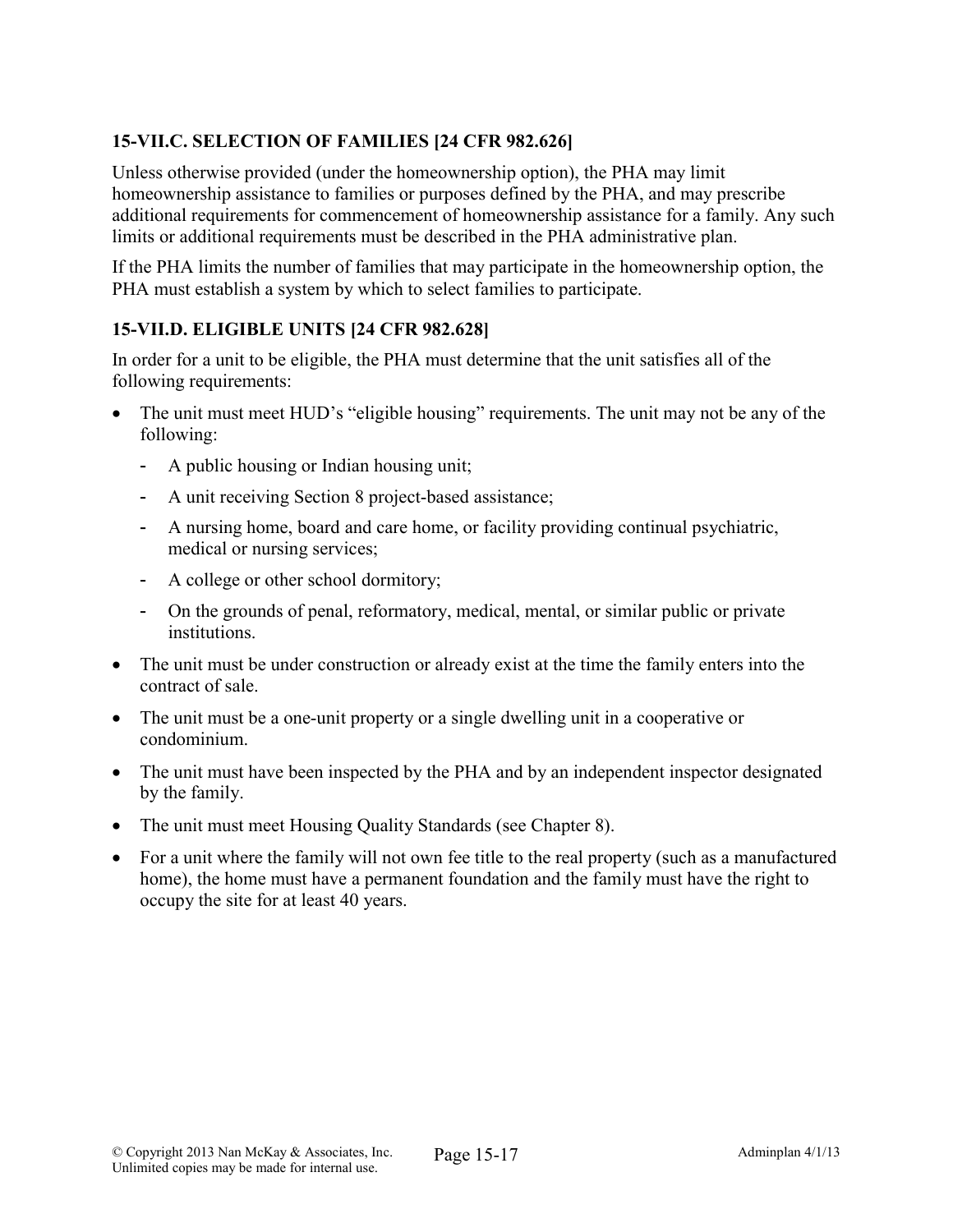- For PHA-owned units all of the following conditions must be satisfied:
	- The PHA informs the family, both orally and in writing, that the family has the right to purchase any eligible unit and a PHA-owned unit is freely selected by the family without PHA pressure or steering;
	- The unit is not ineligible housing;
	- The PHA obtains the services of an independent agency to inspect the unit for compliance with HQS, review the independent inspection report, review the contract of sale, determine the reasonableness of the sales price and any PHA provided financing. All of these actions must be completed in accordance with program requirements.

The PHA must not approve the unit if the PHA has been informed that the seller is debarred, suspended, or subject to a limited denial of participation.

### 15-VII.E. ADDITIONAL PHA REQUIREMENTS FOR SEARCH AND PURCHASE [24 CFR 982.629]

It is the family's responsibility to find a home that meets the criteria for voucher homeownership assistance. The PHA may establish the maximum time that will be allowed for a family to locate and purchase a home, and may require the family to report on their progress in finding and purchasing a home. If the family is unable to purchase a home within the maximum time established by the PHA, the PHA may issue the family a voucher to lease a unit or place the family's name on the waiting list for a voucher.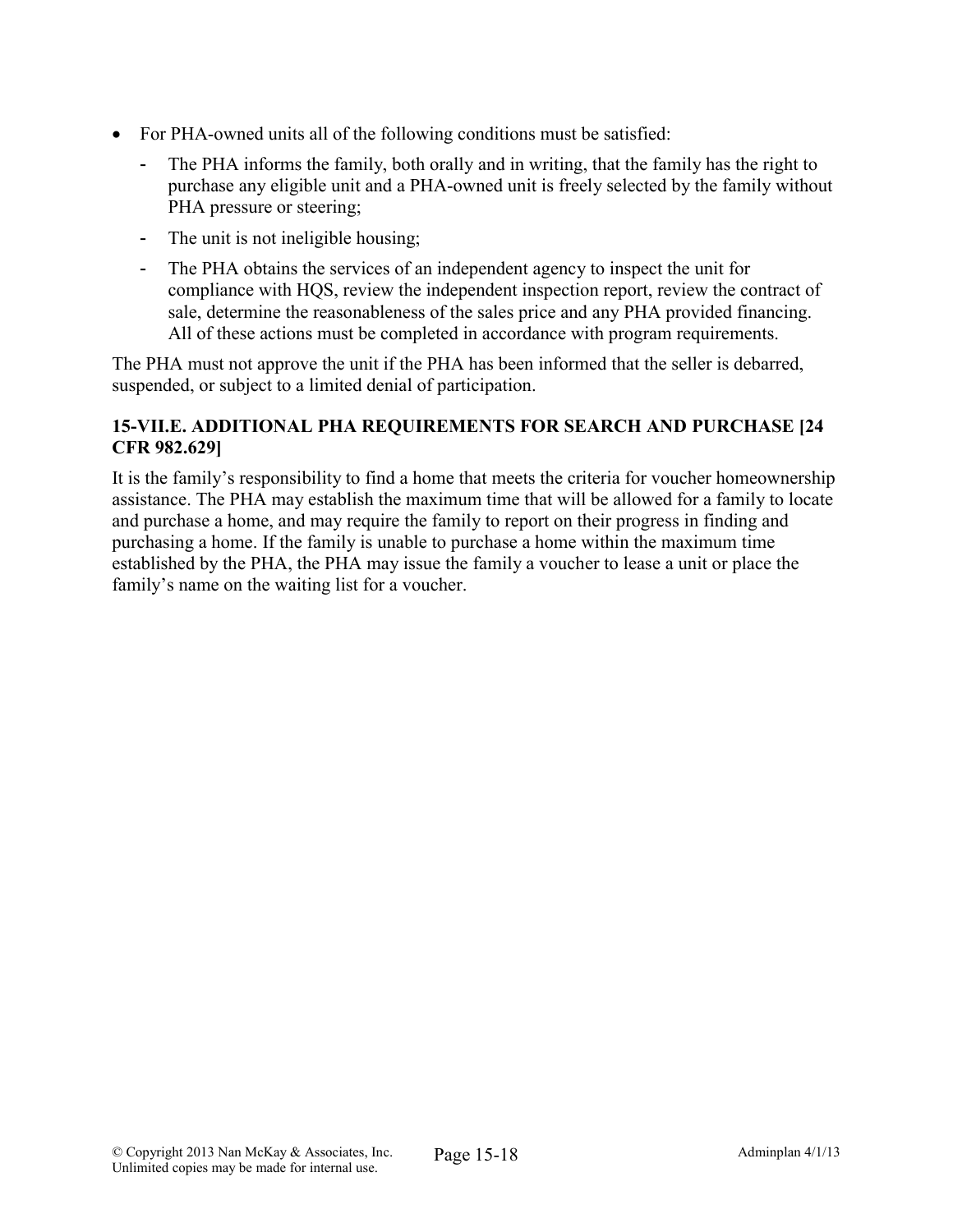# 15-VII.F. HOMEOWNERSHIP COUNSELING [24 CFR 982.630]

Before commencement of homeownership assistance for a family, the family must attend and satisfactorily complete the pre-assistance homeownership and housing counseling program required by the PHA. HUD suggests the following topics for the PHA-required pre-assistance counseling:

- Home maintenance (including care of the grounds);
- Budgeting and money management;
- Credit counseling;
- How to negotiate the purchase price of a home;
- How to obtain homeownership financing and loan pre-approvals, including a description of types of financing that may be available, and the pros and cons of different types of financing;
- How to find a home, including information about homeownership opportunities, schools, and transportation in the PHA jurisdiction;
- Advantages of purchasing a home in an area that does not have a high concentration of lowincome families and how to locate homes in such areas;
- Information on fair housing, including fair housing lending and local fair housing enforcement agencies; and
- Information about the Real Estate Settlement Procedures Act (12 U.S.C. 2601 et seq.) (RESPA), state and Federal truth-in-lending laws, and how to identify and avoid loans with oppressive terms and conditions.

The PHA may adapt the subjects covered in pre-assistance counseling (as listed) to local circumstances and the needs of individual families.

The PHA may also offer additional counseling after commencement of homeownership assistance (ongoing counseling). If the PHA offers a program of ongoing counseling for participants in the homeownership option, the PHA shall have discretion to determine whether the family is required to participate in the ongoing counseling.

If the PHA does not use a HUD-approved housing counseling agency to provide the counseling, the PHA should ensure that its counseling program is consistent with the counseling provided under HUD's Housing Counseling program.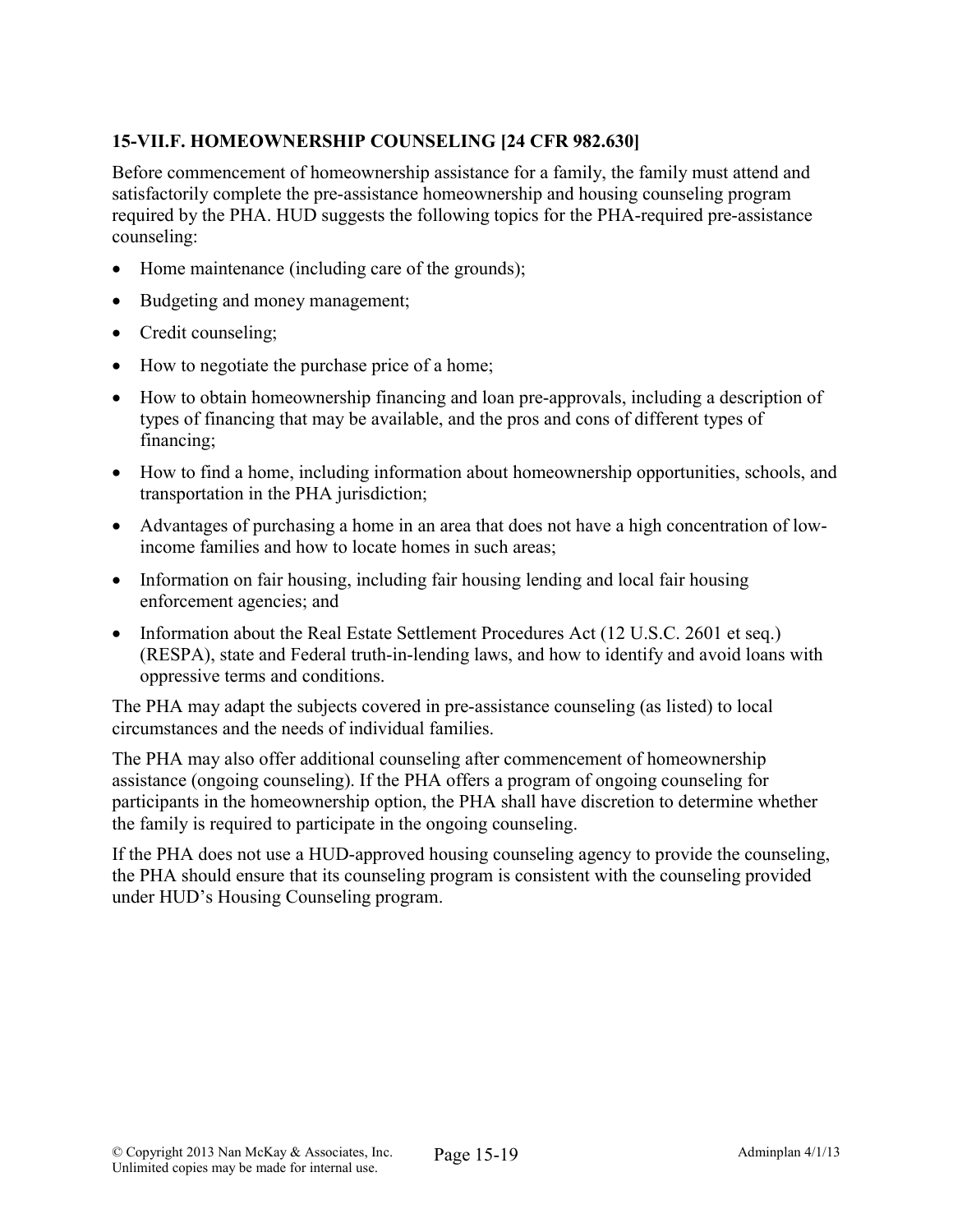### 15-VII.G. HOME INSPECTIONS, CONTRACT OF SALE, AND PHA DISAPPROVAL OF SELLER [24 CFR 982.631]

#### Home Inspections

The PHA may not commence monthly homeownership assistance payments for a family until the PHA has inspected the unit and has determined that the unit passes HQS.

An independent professional inspector selected by and paid for by the family must also inspect the unit. The independent inspection must cover major building systems and components, including foundation and structure, housing interior and exterior, and the roofing, plumbing, electrical, and heating systems. The independent inspector must be qualified to report on property conditions, including major building systems and components.

The PHA may not require the family to use an independent inspector selected by the PHA. The independent inspector may not be a PHA employee or contractor, or other person under control of the PHA. However, the PHA may establish standards for qualification of inspectors selected by families under the homeownership option.

The PHA may disapprove a unit for assistance based on information in the independent inspector's report, even if the unit was found to comply with HQS.

#### Contract of Sale

Before commencement of monthly homeownership assistance payments, a member or members of the family must enter into a contract of sale with the seller of the unit to be acquired by the family. The family must give the PHA a copy of the contract of sale. The contract of sale must:

- Specify the price and other terms of sale by the seller to the purchaser;
- Provide that the purchaser will arrange for a pre-purchase inspection of the dwelling unit by an independent inspector selected by the purchaser;
- Provide that the purchaser is not obligated to purchase the unit unless the inspection is satisfactory to the purchaser;
- Provide that the purchaser is not obligated to pay for any necessary repairs; and
- Contain a certification from the seller that the seller has not been debarred, suspended, or subject to a limited denial of participation under CFR part 24.

### Disapproval of a Seller

In its administrative discretion, the PHA may deny approval of a seller for the same reasons a PHA may disapprove an owner under the regular HCV program [see 24 CFR 982.306(c)].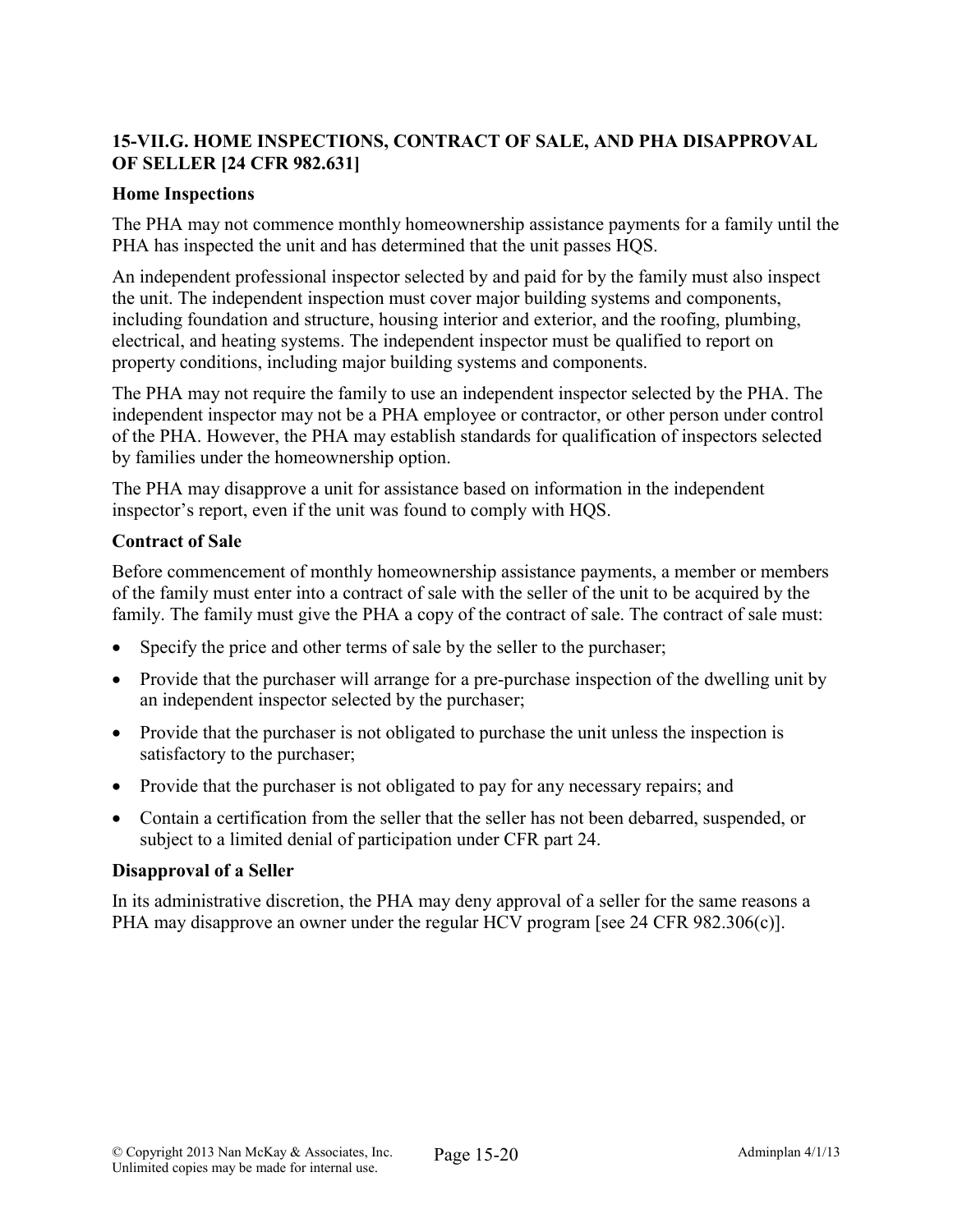## 15-VII.H. FINANCING [24 CFR 982.632]

The PHA may establish requirements for financing purchase of a home under the homeownership option. This may include requirements concerning qualification of lenders, terms of financing, restrictions concerning debt secured by the home, lender qualifications, loan terms, and affordability of the debt. The PHA must establish policies describing these requirements in the administrative plan.

A PHA may not require that families acquire financing from one or more specified lenders, thereby restricting the family's ability to secure favorable financing terms.

### 15-VII.I. CONTINUED ASSISTANCE REQUIREMENTS; FAMILY OBLIGATIONS [24 CFR 982.633]

Homeownership assistance may only be paid while the family is residing in the home. If the family moves out of the home, the PHA may not continue homeownership assistance after the month when the family moves out. The family or lender is not required to refund to the PHA the homeownership assistance for the month when the family moves out.

Before commencement of homeownership assistance, the family must execute a statement in which the family agrees to comply with all family obligations under the homeownership option.

The family must comply with the following obligations:

- The family must comply with the terms of the mortgage securing debt incurred to purchase the home, or any refinancing of such debt.
- The family may not convey or transfer ownership of the home, except for purposes of financing, refinancing, or pending settlement of the estate of a deceased family member. Use and occupancy of the home are subject to 24 CFR 982.551 (h) and (i).
- The family must supply information to the PHA or HUD as specified in 24 CFR 982.551(b). The family must further supply any information required by the PHA or HUD concerning mortgage financing or refinancing, sale or transfer of any interest in the home, or homeownership expenses.
- The family must notify the PHA before moving out of the home.
- The family must notify the PHA if the family defaults on the mortgage used to purchase the home.
- No family member may have any ownership interest in any other residential property.
- The family must comply with the obligations of a participant family described in 24 CFR 982.551, except for the following provisions which do not apply to assistance under the homeownership option: 24 CFR  $982.551(c)$ , (d), (e), (f), (g) and (j).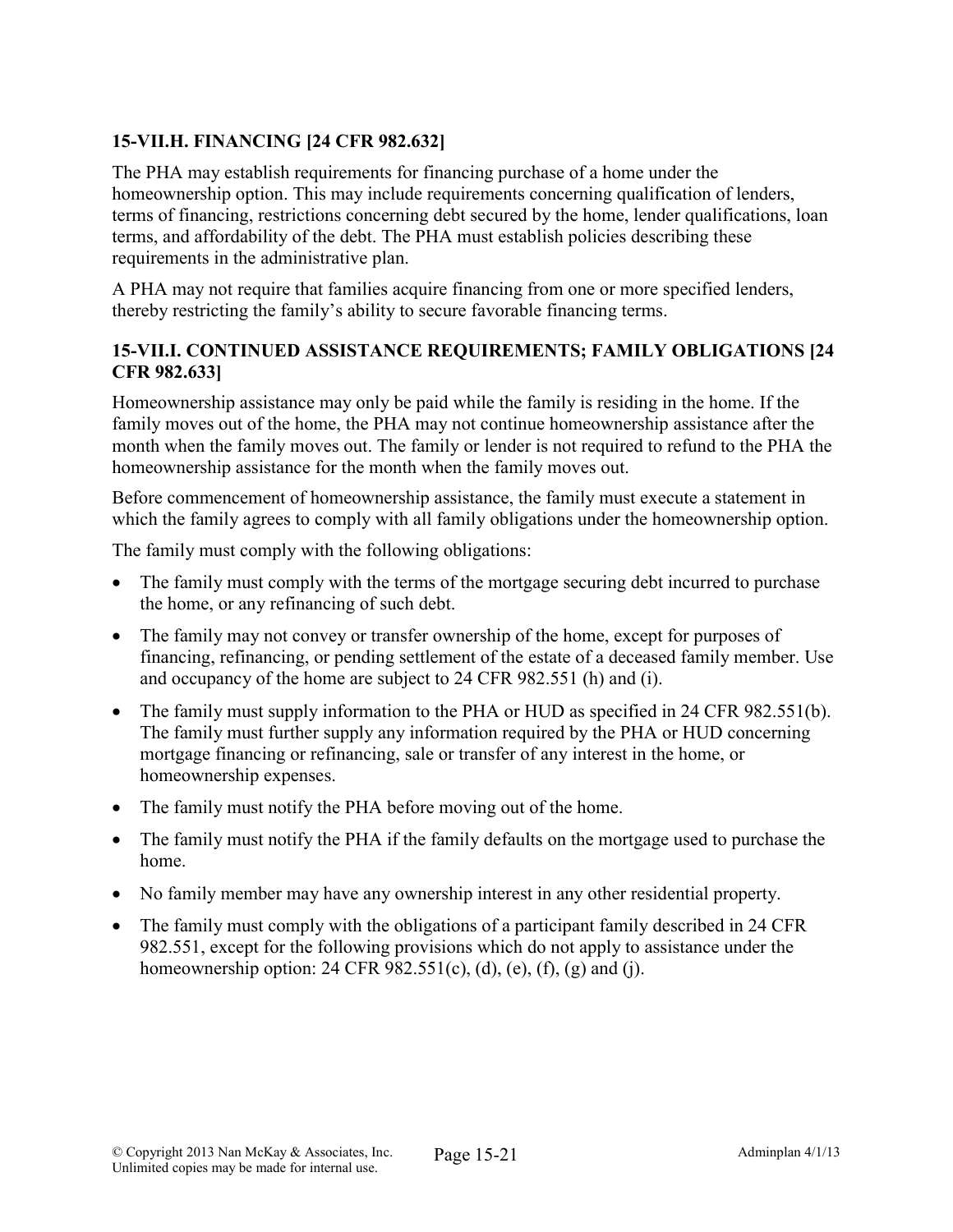## 15-VII.J. MAXIMUM TERM OF HOMEOWNER ASSISTANCE [24 CFR 982.634]

Except in the case of a family that qualifies as an elderly or disabled family, other family members (described below) shall not receive homeownership assistance for more than:

- Fifteen years, if the initial mortgage incurred to finance purchase of the home has a term of 20 years or longer; or
- Ten years, in all other cases.

The maximum term described above applies to any member of the family who:

- Has an ownership interest in the unit during the time that homeownership payments are made; or
- Is the spouse of any member of the household who has an ownership interest in the unit during the time homeownership payments are made.

In the case of an elderly family, the exception only applies if the family qualifies as an elderly family at the start of homeownership assistance. In the case of a disabled family, the exception applies if at any time during receipt of homeownership assistance the family qualifies as a disabled family.

If, during the course of homeownership assistance, the family ceases to qualify as a disabled or elderly family, the maximum term becomes applicable from the date homeownership assistance commenced. However, such a family must be provided at least 6 months of homeownership assistance after the maximum term becomes applicable (provided the family is otherwise eligible to receive homeownership assistance).

If the family has received such assistance for different homes, or from different PHAs, the total of such assistance terms is subject to the maximum term described in this part.

### 15-VII.K. HOMEOWNERSHIP ASSISTANCE PAYMENTS AND HOMEOWNERSHIP EXPENSES [24 CFR 982.635]

The monthly homeownership assistance payment is the lower of: the voucher payment standard minus the total tenant payment, or the monthly homeownership expenses minus the total tenant payment.

In determining the amount of the homeownership assistance payment, the PHA will use the same payment standard schedule, payment standard amounts, and subsidy standards as those described elsewhere in this plan for the Housing Choice Voucher program. The payment standard for a family is the greater of (i) The payment standard as determined at the commencement of homeownership assistance for occupancy of the home, or (ii) The payment standard at the most recent regular reexamination of family income and composition since the commencement of homeownership assistance for occupancy of the home.

The PHA may pay the homeownership assistance payments directly to the family, or at the PHA's discretion, to a lender on behalf of the family. If the assistance payment exceeds the amount due to the lender, the PHA must pay the excess directly to the family.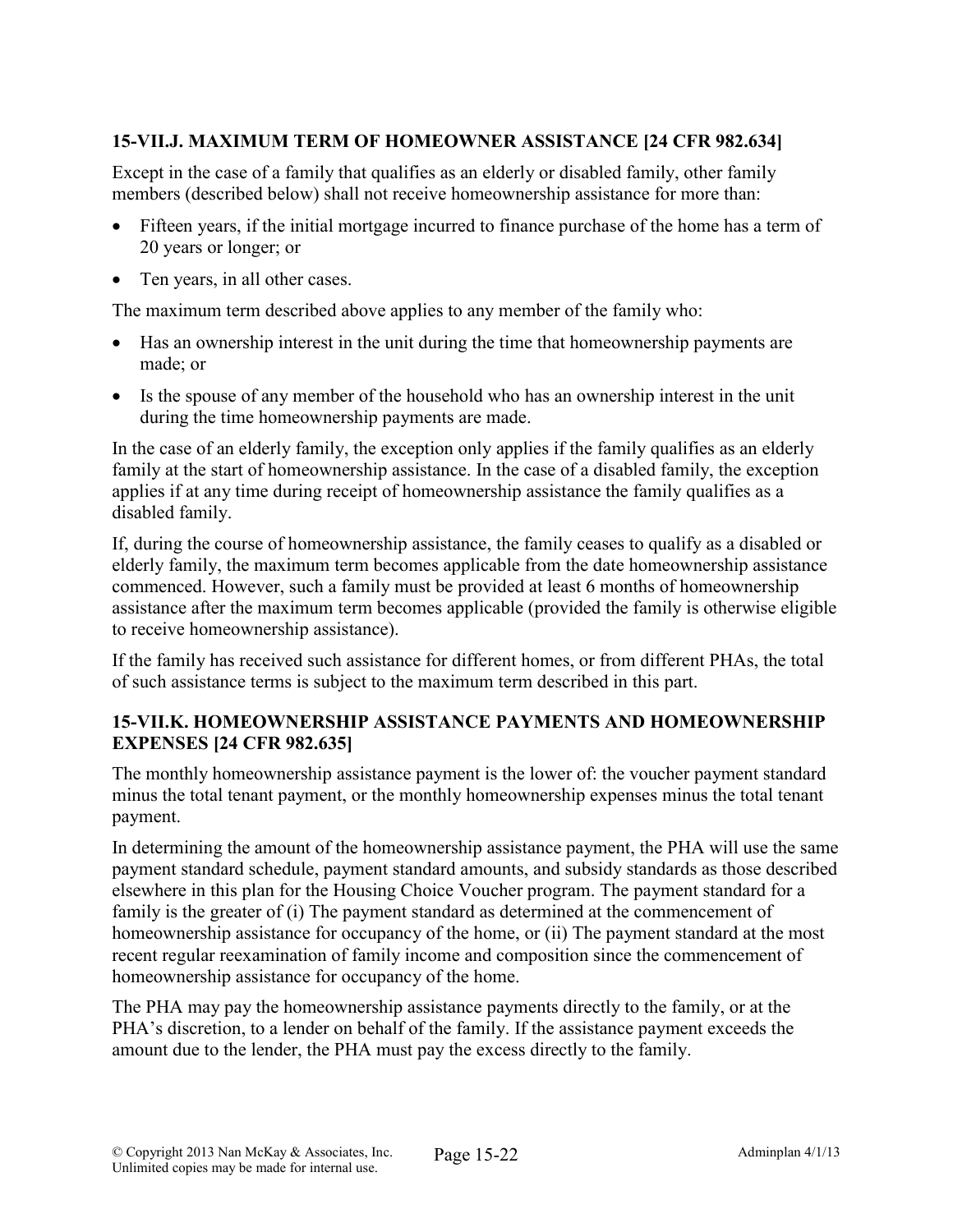Homeownership assistance for a family terminates automatically 180 calendar days after the last homeownership assistance payment on behalf of the family. However, a PHA may grant relief from this requirement in those cases where automatic termination would result in extreme hardship for the family.

The PHA must adopt policies for determining the amount of homeownership expenses to be allowed by the PHA in accordance with HUD requirements.

Homeownership expenses (not including cooperatives) only include amounts allowed by the PHA to cover:

- Principal and interest on initial mortgage debt, any refinancing of such debt, and any mortgage insurance premium incurred to finance purchase of the home;
- Real estate taxes and public assessments on the home;
- Home insurance;
- The PHA allowance for maintenance expenses;
- The PHA allowance for costs of major repairs and replacements;
- The PHA utility allowance for the home;
- Principal and interest on mortgage debt incurred to finance costs for major repairs, replacements or improvements for the home. If a member of the family is a person with disabilities, such debt may include debt incurred by the family to finance costs needed to make the home accessible for such person, if the PHA determines that allowance of such costs as homeownership expenses is needed as a reasonable accommodation so that the homeownership option is readily accessible to and usable by such person;
- Land lease payments where a family does not own fee title to the real property on which the home is located; [see 24 CFR 982.628(b)].
- For a condominium unit, condominium operating charges or maintenance fees assessed by the condominium homeowner association.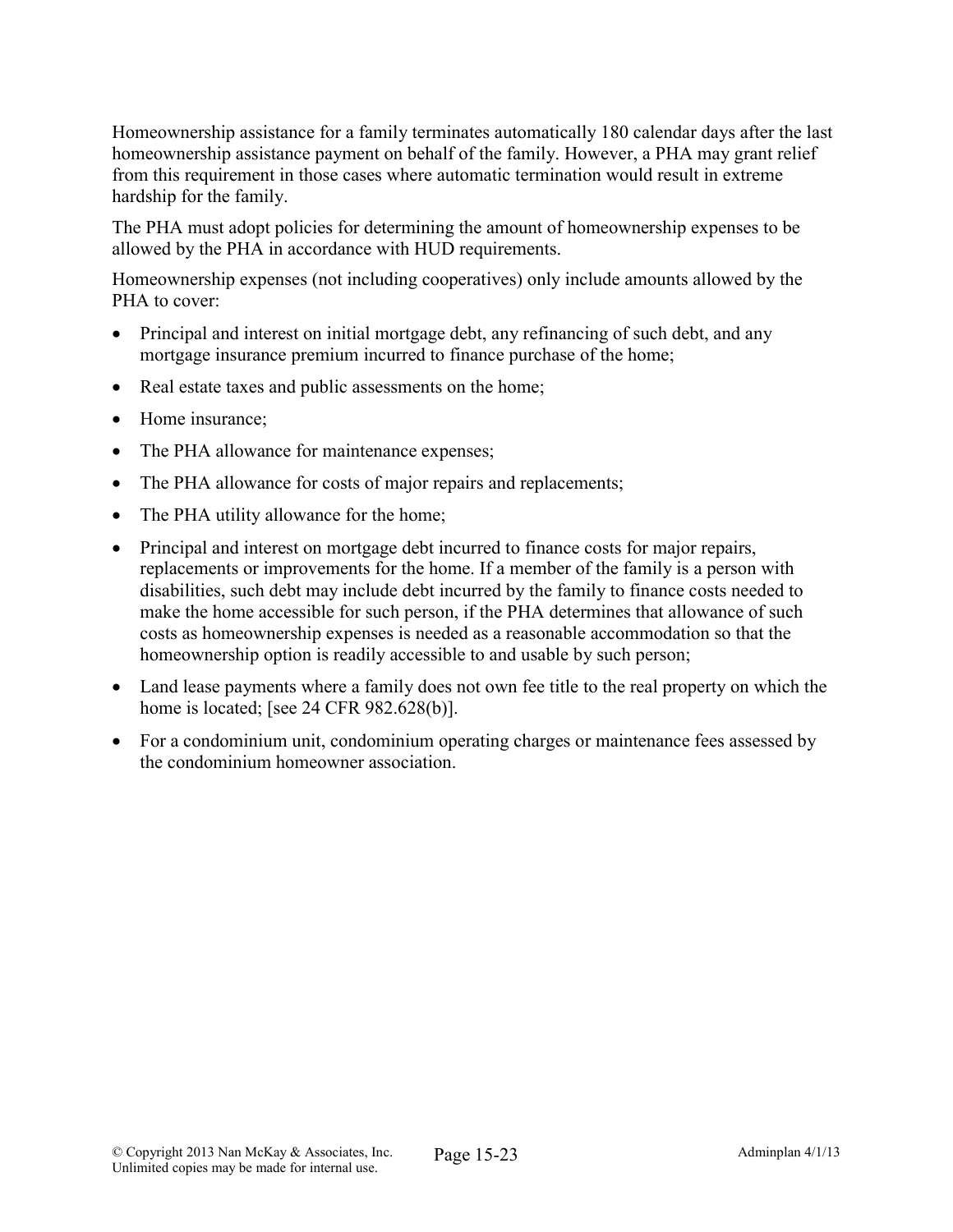Homeownership expenses for a cooperative member may only include amounts allowed by the PHA to cover:

- The cooperative charge under the cooperative occupancy agreement including payment for real estate taxes and public assessments on the home;
- Principal and interest on initial debt incurred to finance purchase of cooperative membership shares and any refinancing of such debt;
- Home insurance:
- The PHA allowance for maintenance expenses;
- The PHA allowance for costs of major repairs and replacements;
- The PHA utility allowance for the home; and
- Principal and interest on debt incurred to finance major repairs, replacements or improvements for the home. If a member of the family is a person with disabilities, such debt may include debt incurred by the family to finance costs needed to make the home accessible for such person, if the PHA determines that allowance of such costs as homeownership expenses is needed as a reasonable accommodation so that the homeownership option is readily accessible to and usable by such person.
- Cooperative operating charges or maintenance fees assessed by the cooperative homeowner association.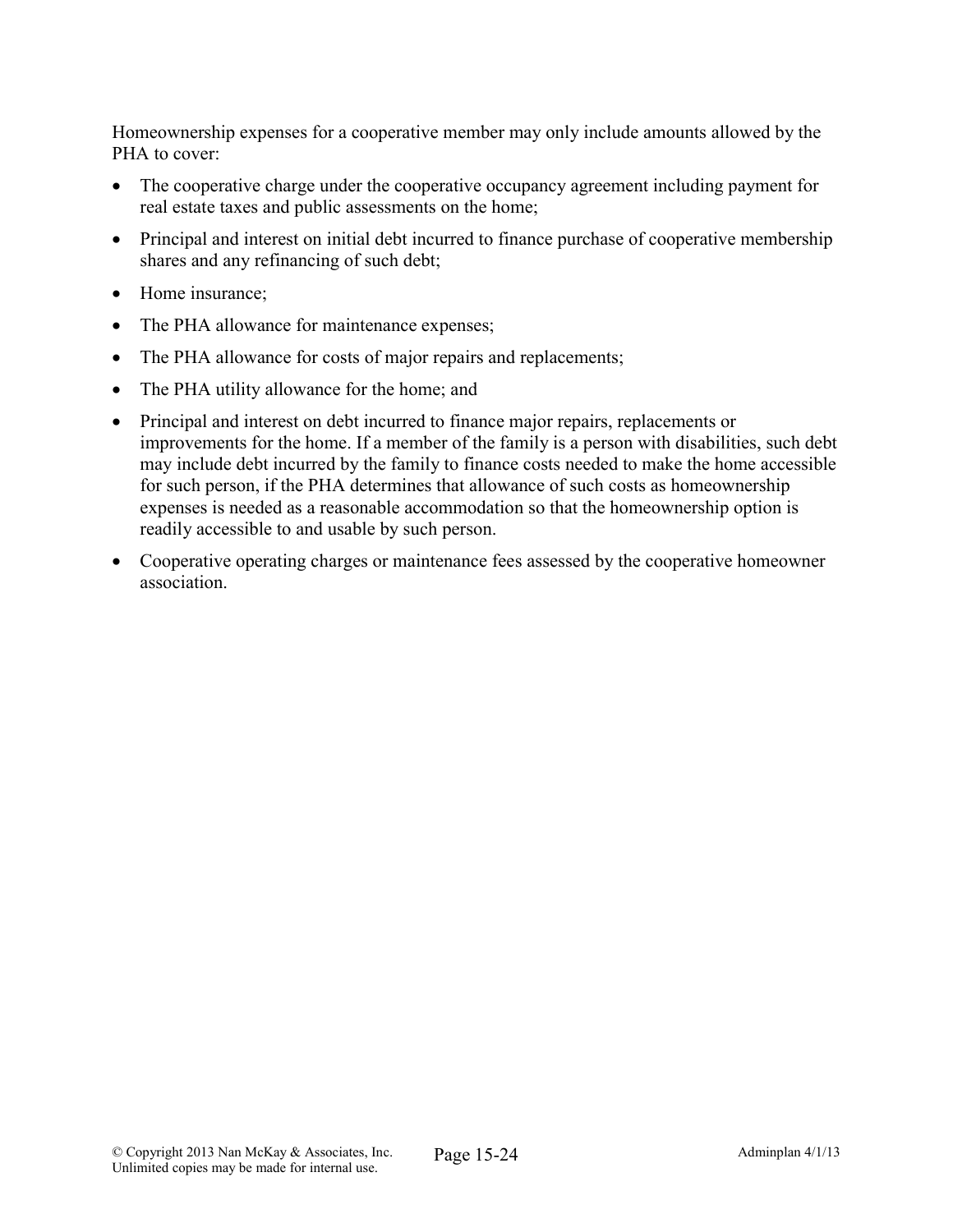## 15-VII.L. PORTABILITY [24 CFR 982.636, 982.637, 982.353(b) and (c), 982.552, 982.553]

Subject to the restrictions on portability included in HUD regulations and PHA policies, a family may exercise portability if the receiving PHA is administering a voucher homeownership program and accepting new homeownership families. The receiving PHA may absorb the family into its voucher program, or bill the initial PHA.

The family must attend the briefing and counseling sessions required by the receiving PHA. The receiving PHA will determine whether the financing for, and the physical condition of the unit, are acceptable. The receiving PHA must promptly notify the initial PHA if the family has purchased an eligible unit under the program, or if the family is unable to purchase a home within the maximum time established by the PHA.

## 15-VII.M. MOVING WITH CONTINUED ASSISTANCE [24 CFR 982.637]

A family receiving homeownership assistance may move with continued tenant-based assistance. The family may move with voucher rental assistance or with voucher homeownership assistance. Continued tenant-based assistance for a new unit cannot begin so long as any family member holds title to the prior home.

The PHA may deny permission to move to a new unit with continued voucher assistance:

- If the PHA has insufficient funding to provide continued assistance.
- In accordance with 24 CFR 982.638, regarding denial or termination of assistance.
- In accordance with the PHA's policy regarding number of moves within a 12-month period.

The PHA must deny the family permission to move to a new unit with continued voucher rental assistance if:

- The family defaulted on an FHA-insured mortgage; and
- The family fails to demonstrate that the family has conveyed, or will convey, title to the home, as required by HUD, to HUD or HUD's designee; and the family has moved, or will move, from the home within the period established or approved by HUD.